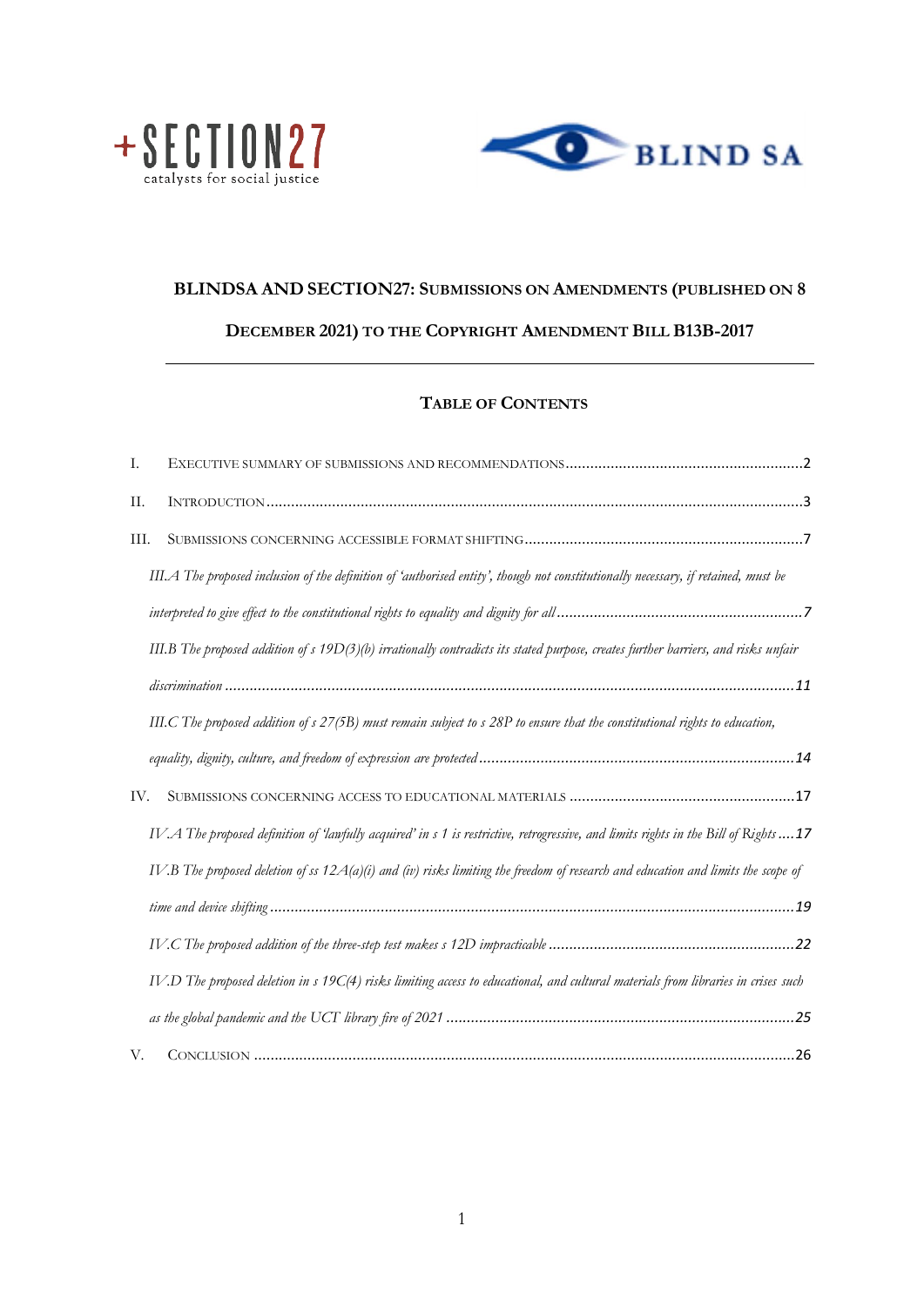## <span id="page-1-0"></span>**I. Executive summary of submissions and recommendations**

- 1. SECTION27 and BlindSA submit and recommend that:
	- a. The proposed inclusion of the definition of 'authorised entity', though not constitutionally necessary, if retained, must be interpreted broadly to give effect to the constitutional rights to equality and dignity for all.
	- b. The proposed addition of s 19D(3)(b) irrationally contradicts its stated purpose, creates further barriers, and risks unfair discrimination. Therefore, we recommend that it be rephrased as follows:

A person contemplated in paragraph (a) may only so export or import provided that prior to the distribution or making available they did not know or have reasonable grounds to know that the accessible format copy would be used for other than beneficiary persons.

- c. The proposed addition of s 27(5B) must remain subject to s 28P to ensure that the constitutional rights to education, equality, dignity, culture, and freedom of expression are protected.
- d. The proposed definition of 'lawfully acquired' in s 1 is restrictive, retrogressive, and limits rights in the Bill of Rights. We recommend that it be deleted and replaced with 'lawfully accessed' which is the appropriate phrase used in the CAB and the Marrakesh VIP Treaty more generally.
- e. The proposed addition of the three-step test to educational and academic activities makes s 12D impracticable and potentially contravenes the principle of legality under the Constitution. The appropriate standard under international law is 'fair practice' and we welcome its addition in s 12D(8)(b). We therefore recommend that the proposed additions of ss 12D(1)(c)-(d) must *not* be made.
- f. The proposed deletion in s 19C(4) risks limiting access to educational, and cultural materials from libraries in crises such as the global pandemic and the UCT library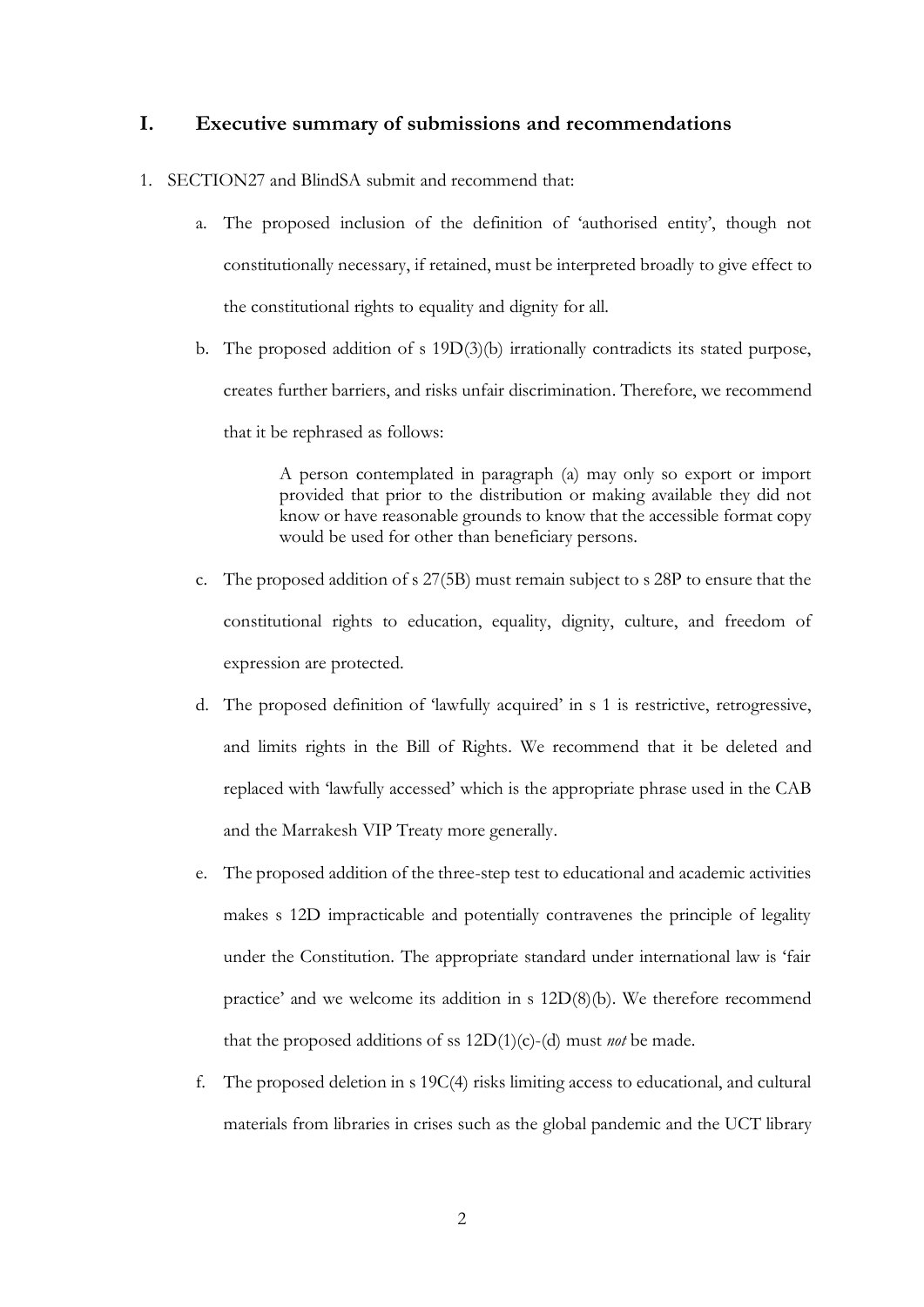fire of 2021. We recommend that the proposed deletion of 'commercial purposes' be reversed.

### <span id="page-2-0"></span>**II. Introduction**

- 2. These submissions to Parliament are made by SECTION27 jointly with BlindSA.<sup>1</sup> The submissions focus on proposed amendments to provisions of the Copyright Amendment Bill ("CAB") regarding disability and education, and the impact that these amendments have on the constitutional rights to education, freedom of expression, equality and dignity that are guaranteed to all.
- 3. SECTION27 is a public interest law centre that seeks to influence, develop and use the law to protect, promote and advance the rights to basic education and health in South Africa. The name of the organisation is drawn from s 27 of the Constitution, which enshrines everyone's right to health care services, food, water and social security.
- 4. BlindSA is an organisation that equips people with visual disabilities with the skills they need to fully and independently participate in society, through education, braille and developmental services. Moreover, BlindSA advocates for equality, and standing up for the rights of people with visual disabilities across the country.
- 5. At the outset, SECTION27 and BlindSA convey our heartfelt condolences on the untimely passing of the Chair of the Portfolio Committee, Honourable Member Duma Nkosi and the former Chief Director of Policy and Legislation at the Department of Trade and Industry, Mr MacDonald Netshitenzhe. Their stewardship throughout this process was invaluable.
- 6. SECTION27 and BlindSA welcome the opportunity to comment on the CAB. However, we note the Minister of Trade, Industry and Competition's comments at the meeting of 9

<sup>1</sup> These submissions have been prepared by Dr Sanya Samtani, postdoctoral research fellow, University of Pretoria.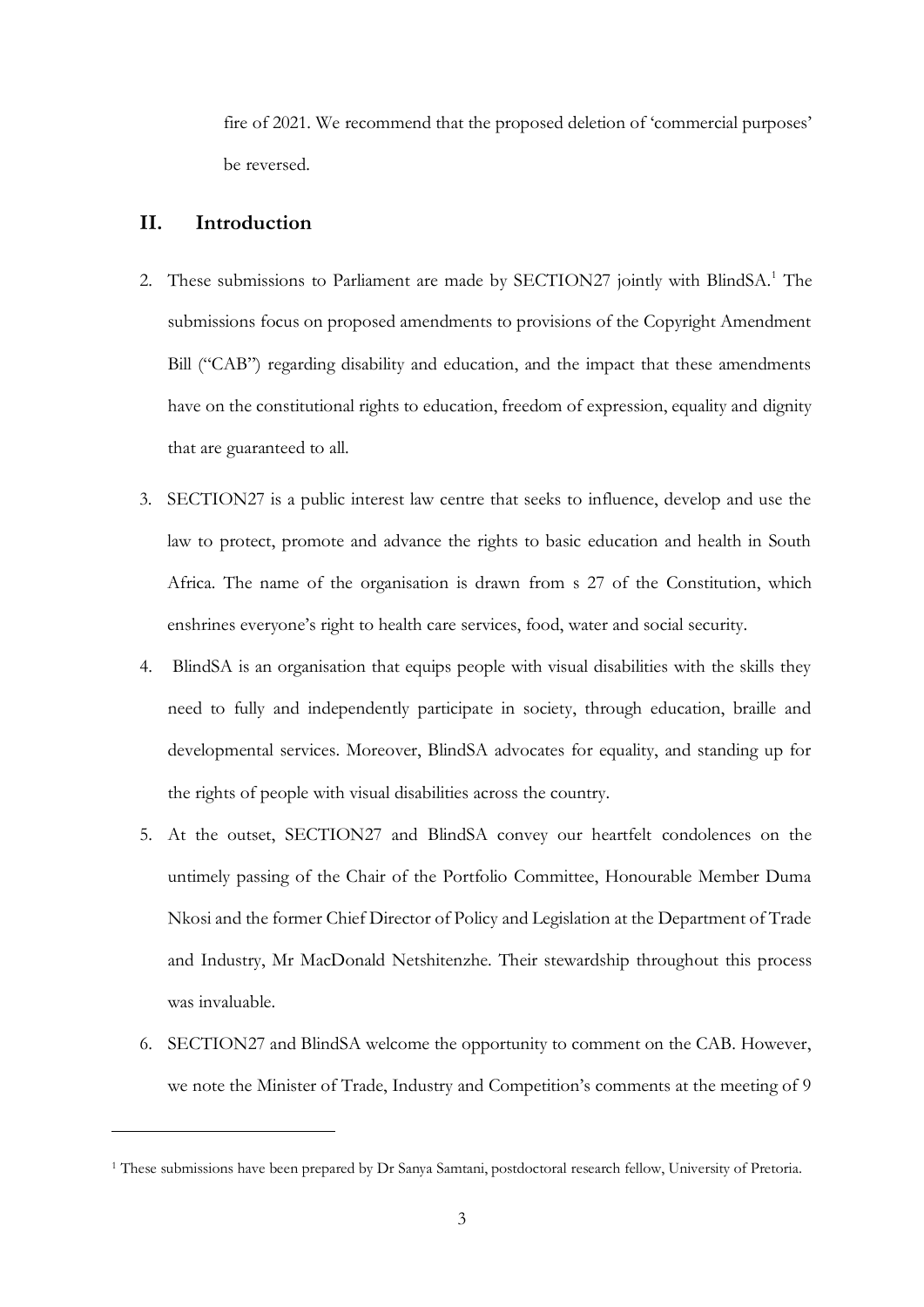November 2021 that the CAB has already received extensive public consultation. At the same meeting, the Minister noted the passage of a 'lengthy period of ten years' over which the CAB has been debated and discussed, with further public consultation as and where required.<sup>2</sup> Taken together, we believe that the Portfolio Committee on Trade and Industry ('the Committee' or 'PC') must expedite the finalisation of this Bill, as continued delays impact upon the discrimination experienced by people with disabilities and other marginalised groups seeking access to education.

7. SECTION27 and BlindSA have litigated on the issue of delays in finalising the CAB causing further discrimination, exclusion and dignity-based harms to people with visual disabilities. The current Copyright Act 1978 and its attendant regulations do not contain an accessible format shifting provision, placing an onerous burden upon people with disabilities to access accessibly-formatted educational and cultural materials. On 21 September 2021, the Pretoria High Court held that the apartheid-era Copyright Act 1978 is unconstitutional on the basis that the burden that it imposes unfairly discriminates against people with visual and print disabilities – and that proposed s 19D of the CAB should be read-in as interim relief.<sup>3</sup> The Department of Trade, Industry and Competition, the Department of International Relations and Cooperation, Parliament and the President who were cited as respondents all filed notices to abide by the court's decision. It was therefore unopposed by any party. The matter has now been set down for 12 May 2022 by the Constitutional Court in order to confirm the declaration of constitutional invalidity according to standard constitutional procedure.

<sup>2</sup> See Meeting of the National Assembly Portfolio Committee on Trade and Industry on 9 November 2021, Parliamentary Monitoring Group <https://static.pmg.org.za/211109pctrade\_am.mp3>.

<sup>3</sup> *BlindSA v Minister of Trade, Industry and Competition and others* (Case no. 14996/21, Pretoria High Court) < https://blindsa.org.za/wp-content/uploads/2021/12/BLIND-SA-v-MINISTER-OF-TRADE-INDUSTRY-COMPETION-OTHERS-FINAL-4-Copy-Right-Act-1.pdf>.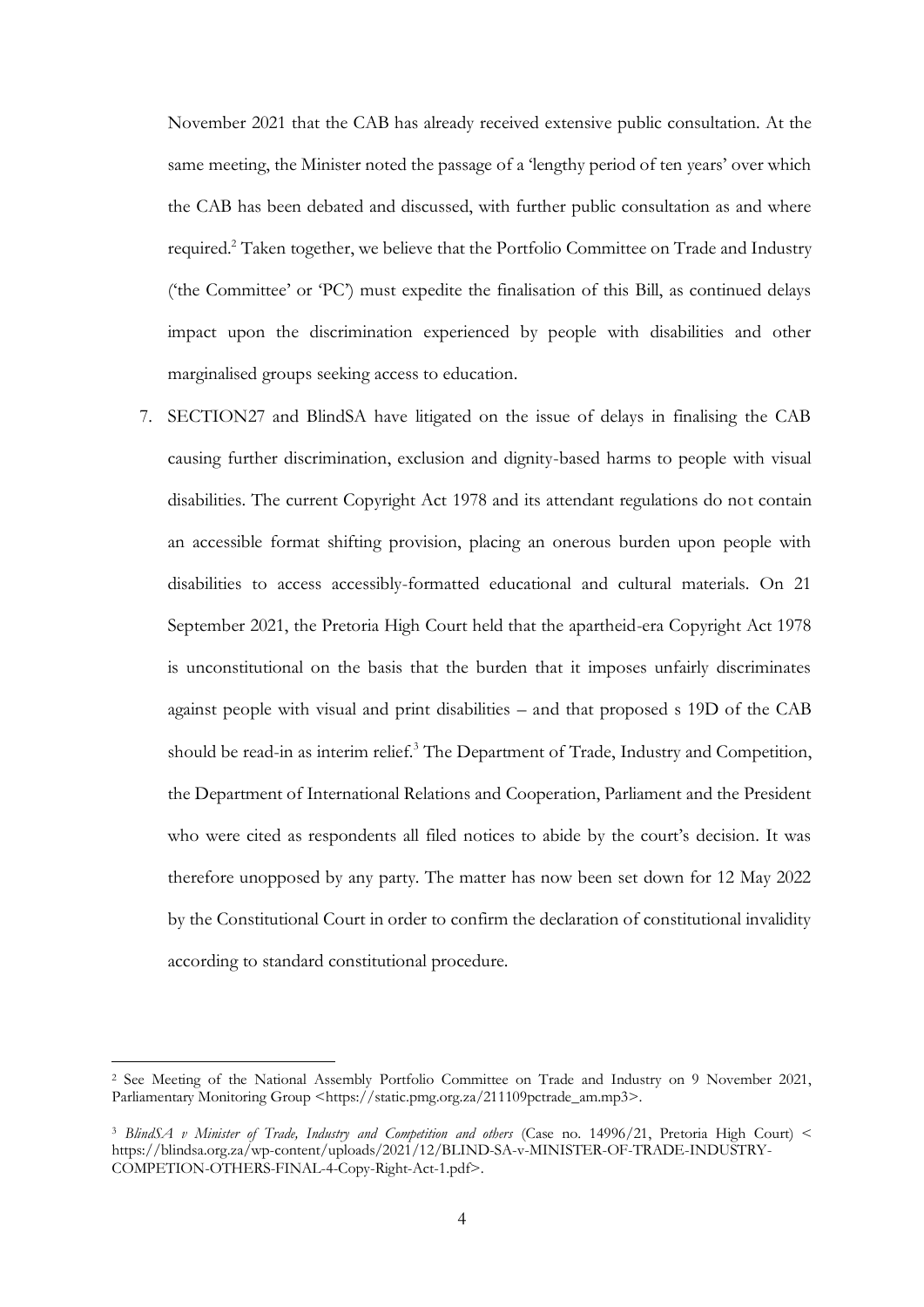- 8. Moreover, SECTION27 and BlindSA were dismayed that the amendments under consideration were published for public comment in a manner utterly inaccessible to people with visual and print disabilities – when several amendments directly concerned people with visual and print disabilities. This is unacceptable from an organ of state. All organs of state have a *constitutional* obligation to ensure the 'full and equal enjoyment of all rights and freedoms' irrespective of disability, race, and gender amongst other protected grounds.<sup>4</sup> This extends to participation in democratic governance and its processes.
- 9. However, we do note that the Portfolio Committee Secretariat immediately reverted and initiated processes to republish these amendments in an accessible format, upon bringing our exclusion to his notice. We trust that in future all calls for public consultations will be made accessible to ensure the full and equal participation of all members of the public in democratic governance.
- 10. Finally, SECTION27 and BlindSA submit that some of these proposed amendments, especially the amendments concerning s 19D, are outside the scope of the Portfolio Committee's mandate. Section 79 of the Constitution requires that the President clearly 'itemise' the reservations that he may have regarding a Bill that is on his desk in respect of its constitutionality.<sup>5</sup> The PC is required to then address these itemised reservations and confine itself to them.<sup>6</sup> Section 19D was not included within the President's referral letter and its amendments are thus beyond the scope of the PC's mandate.
- 11. Not only was s 19D excluded, but also the paragraphs of the referral letter that make mention of the Marrakesh VIP Treaty perform a purely descriptive function.<sup>7</sup> Although

<sup>4</sup> Constitution s 9(2).

<sup>5</sup> *Ex Parte President of the Republic of South Africa: In re Constitutionality of the Liquor Bill* [1999] ZACC 15; 2000 (1) SA 732; 2000 (1) BCLR 1 [12].

<sup>6</sup> ibid [11]-[13] stating the same limitation in respect of courts.

<sup>7</sup> 'Referral of the Copyright Amendment Bill B13-2017 and the Performers Protection Amendment Bill B24-2016 to the National Assembly' (President of South Africa, 16 June 2020).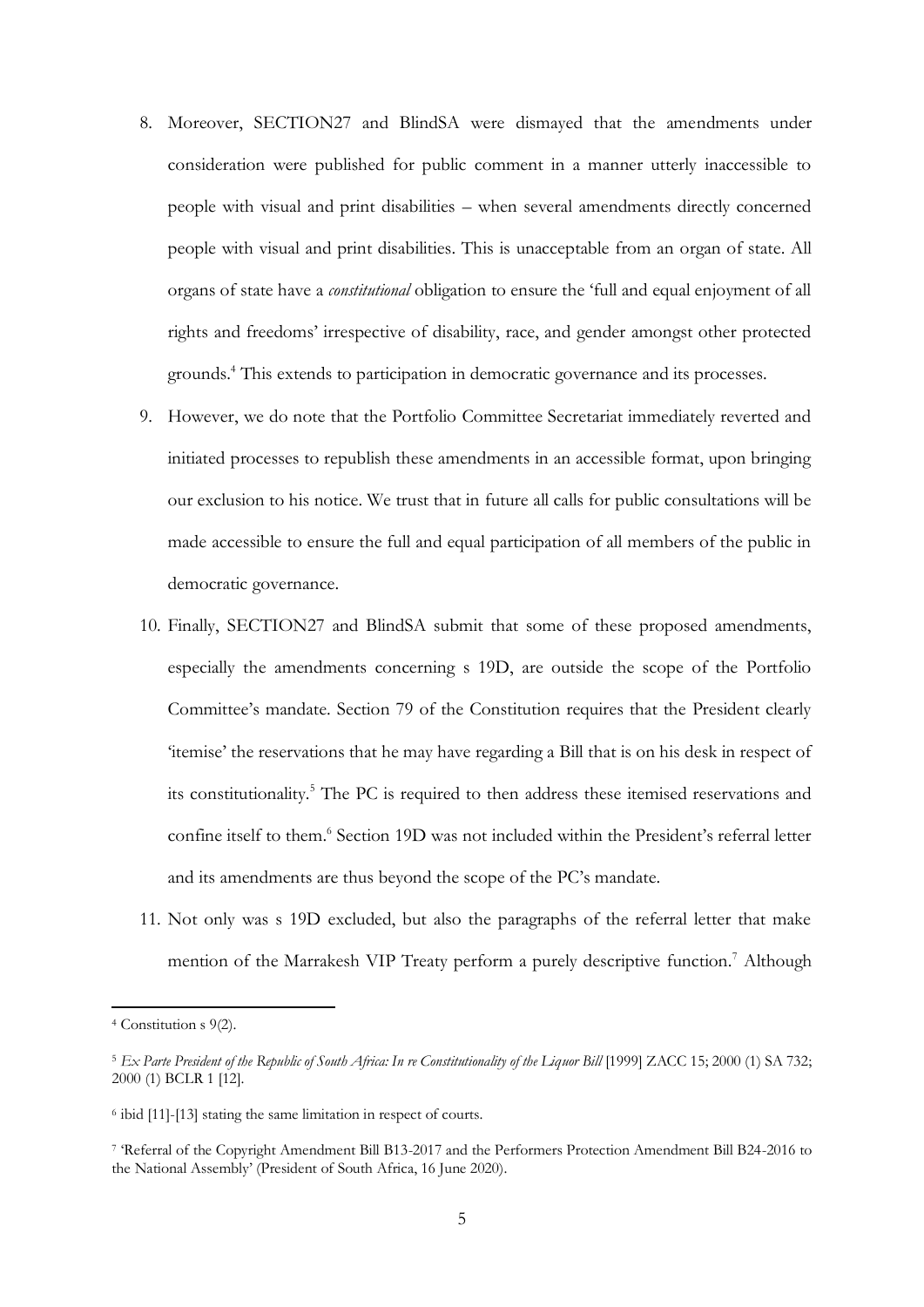the PC interpreted those paragraphs as setting out a concern regarding the alignment of the CAB with the Marrakesh VIP Treaty, there is no reference to specific provisions of the CAB or the Marrakesh VIP Treaty that are misaligned. In any event, we submit that alignment with a treaty that South Africa seeks to accede to is not strictly a constitutional issue.<sup>8</sup>

- 12. Further, we submit, given that the CAB has been retagged as a s 76 bill, the National Council of Provinces is the appropriate body to be concerned with the CAB *as a whole*, rather than the National Assembly Portfolio Committee. In light of this, we urge the Committee to remain circumspect regarding the scope and extent of changes that it seeks to make to the CAB.
- 13. Without prejudice to the above position, we submit that any and all amendments made to the CAB at any stage, including this one, *must* be in line with the Bill of Rights of the Constitution.
- 14. Against this background, we group our submissions in response to the consolidated call for public consultation published on 8 December 2021 as follows:
	- a. Submissions concerning accessible format shifting:
		- i. The proposed inclusion of the definition of 'authorised entity', though not constitutionally necessary, if retained must be interpreted to give effect to the right to equality and dignity for all;
		- ii. The proposed amendment to s 19D(3)(b) contradicts its stated purpose of aligning the CAB with the Marrakesh VIP Treaty and places additional burdens upon people with disabilities risking further unfair discrimination;

<sup>8</sup> Constitution s 233. See also, SECTION27's submissions to Parliament in July 2021 < https://section27.org.za/2021/07/submissions-on-copyright-amendment-bill-july-2021/>.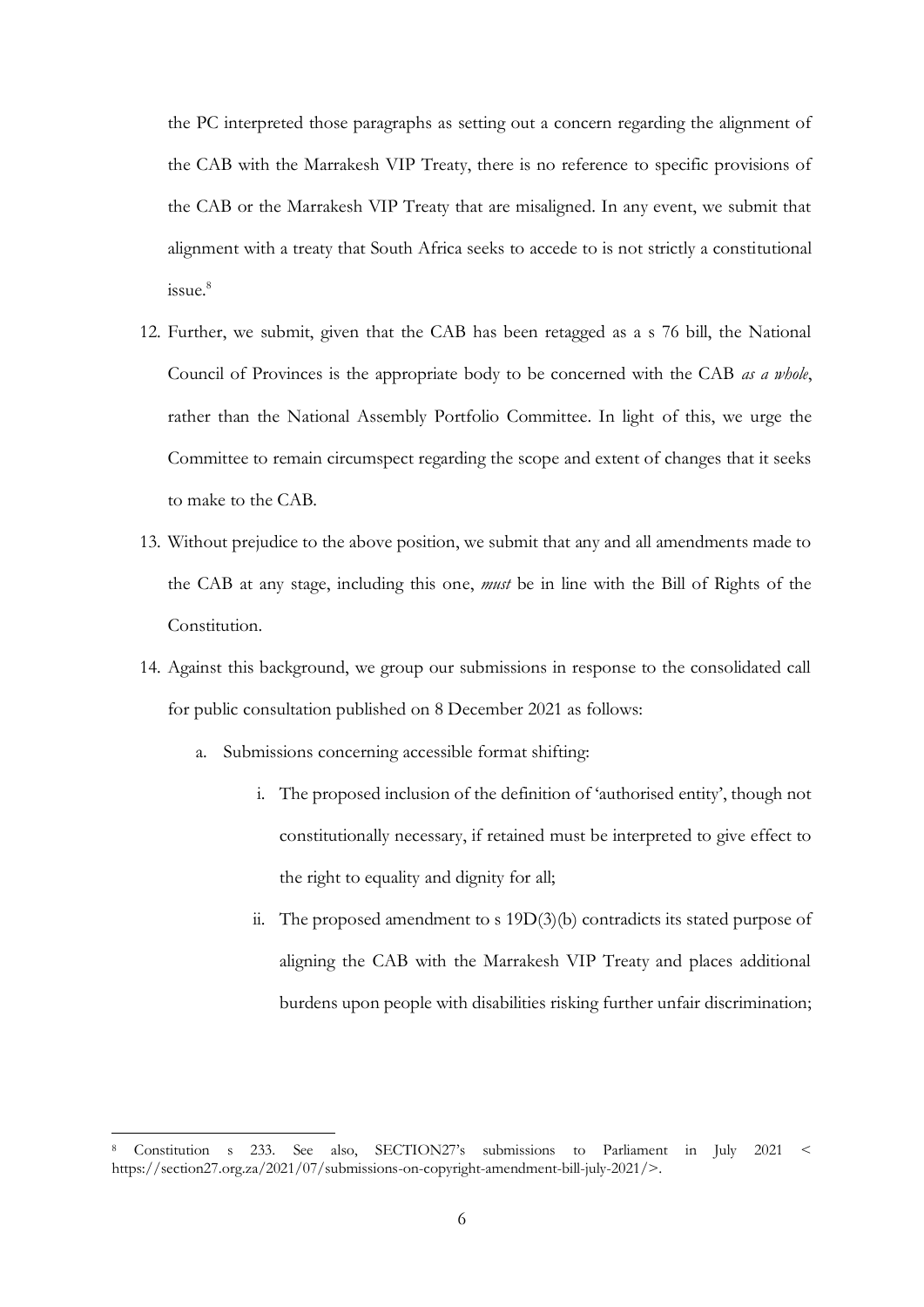- iii. The proposed addition of s 27(5B) must remain subject to s 28P to ensure that the constitutional rights to education, equality, dignity, culture, and freedom of expression are protected.
- b. Submissions concerning access to educational and cultural materials:
	- i. The proposed inclusion of the definition of 'lawfully acquired' in section 1 is retrogressive and limits the rights to education and cultural participation;
	- ii. The proposed deletion of ss  $12A(a)(i)$  and (iv) risks limiting the freedom of research and education and limits the scope of time and device shifting;
	- iii. The proposed addition of the three-step test makes s 12D impracticable;
	- iv. The proposed amendments to s 19C(4) risk limiting access to educational, and cultural materials from libraries in contemporary life.

#### <span id="page-6-0"></span>**III. Submissions concerning accessible format shifting**

15. At the outset, we submit that the CAB, prior to the proposed amendments, could reasonably be interpreted to be compatible with the Marrakesh Treaty to Facilitate Access to Published Works for Persons Who Are Blind, Visually Impaired or Otherwise Print Disabled ('Marrakesh VIP Treaty') as well as the UN Convention on the Rights of Persons with Disabilities ('UNCRPD'). Nevertheless, our submissions on the amendments proposed on 8 December 2021 are set out below.

<span id="page-6-1"></span>III.A The proposed inclusion of the definition of 'authorised entity', though not constitutionally necessary, if retained, must be interpreted to give effect to the constitutional rights to equality and dignity for all

16. The proposed definition of 'authorised entity' is as follows:

<sup>(</sup>a) an entity that is authorised or recognised by the government to provide education, instructional training, adaptive reading or information access to persons with a disability on a non-profit basis; or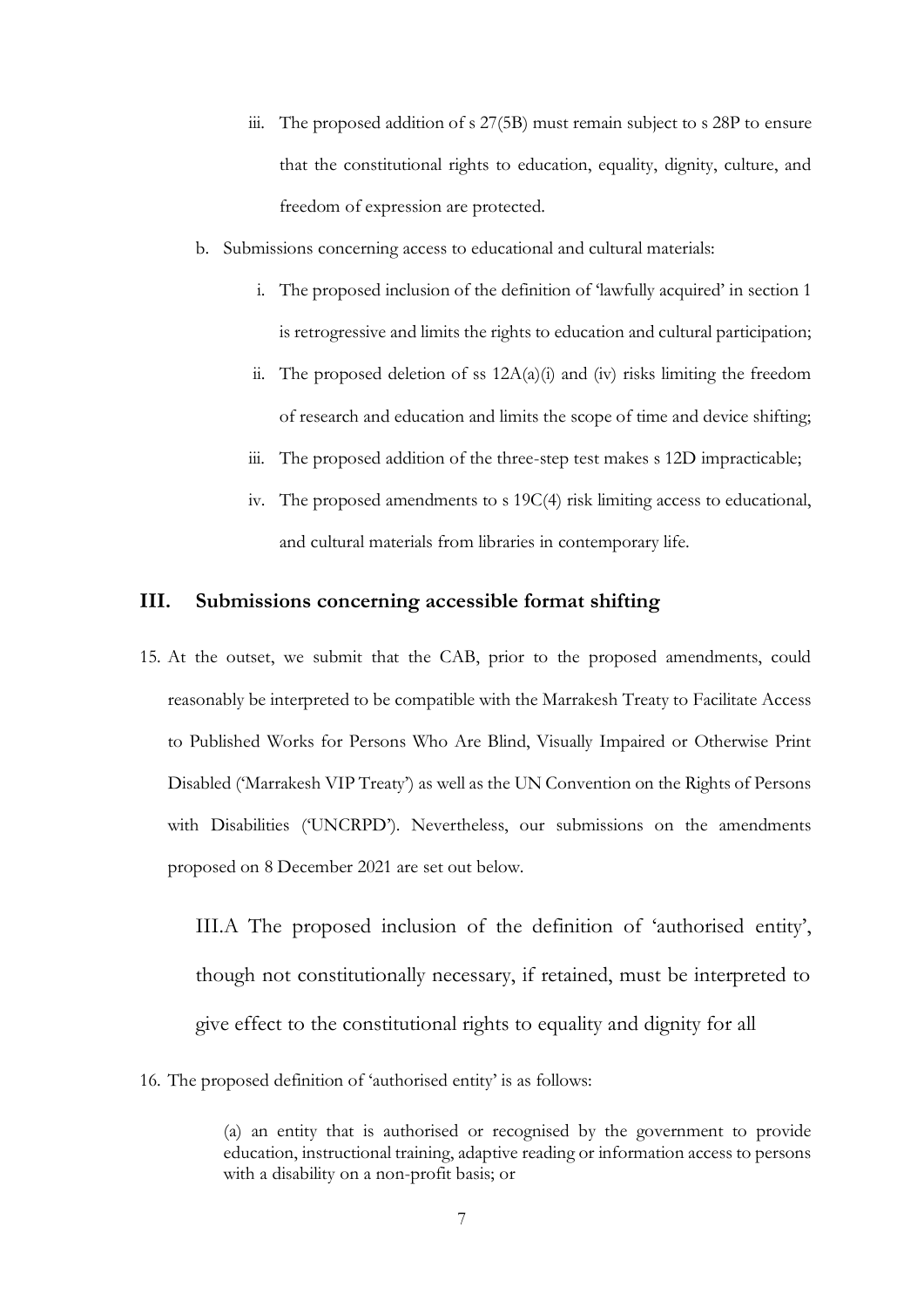(b) a government institution or non-profit organization that provides education, instructional training, adaptive reading or information access to persons with a disability as one of its primary activities or institutional obligations.

- 17. The proposed definition of 'authorised entity' is a verbatim lift from art 2(c) of the Marrakesh VIP Treaty. As a general principle, it must also be noted that the Constitution does not require a verbatim adoption of treaty language in order for legislation to give the treaty domestic effect. Rather, we submit that the constitutional standard is that of reasonableness: the interpreter 'must prefer any reasonable interpretation of the legislation that is consistent with international law over any alternative interpretation that is inconsistent'.<sup>9</sup>
- 18. We submit that at best, Parliament's obligation extends to ensuring that legislation that it deems necessary to give effect to international treaties domestically can be reasonably interpreted to do so – *not* that legislation must contain verbatim the text of a treaty that Parliament is considering pursuant to s 231(2) of the Constitution.
- 19. We submit first, that the proposed definition is not strictly constitutionally necessary, given that the CAB has previously specified that s 19D applies to beneficiary persons and those who serve beneficiary persons. This is similar to the Canadian Copyright Act, which simply characterises an authorised entity as 'a person acting at the request of such a person or for a non-profit organization acting for the benefit of such a person'.<sup>10</sup> Canada defines a 'nonprofit organization' broadly, as including 'a department, agency or other portion of any order of government, including a municipal or local government, when it is acting on

<sup>9</sup> Constitution, s 233. See, for the full argument, SECTION27's submissions to Parliament in July 2021 < https://section27.org.za/2021/07/submissions-on-copyright-amendment-bill-july-2021/>.

<sup>10</sup> Canada Copyright Act (R.S.C., 1985, c. C-42) s 32(1).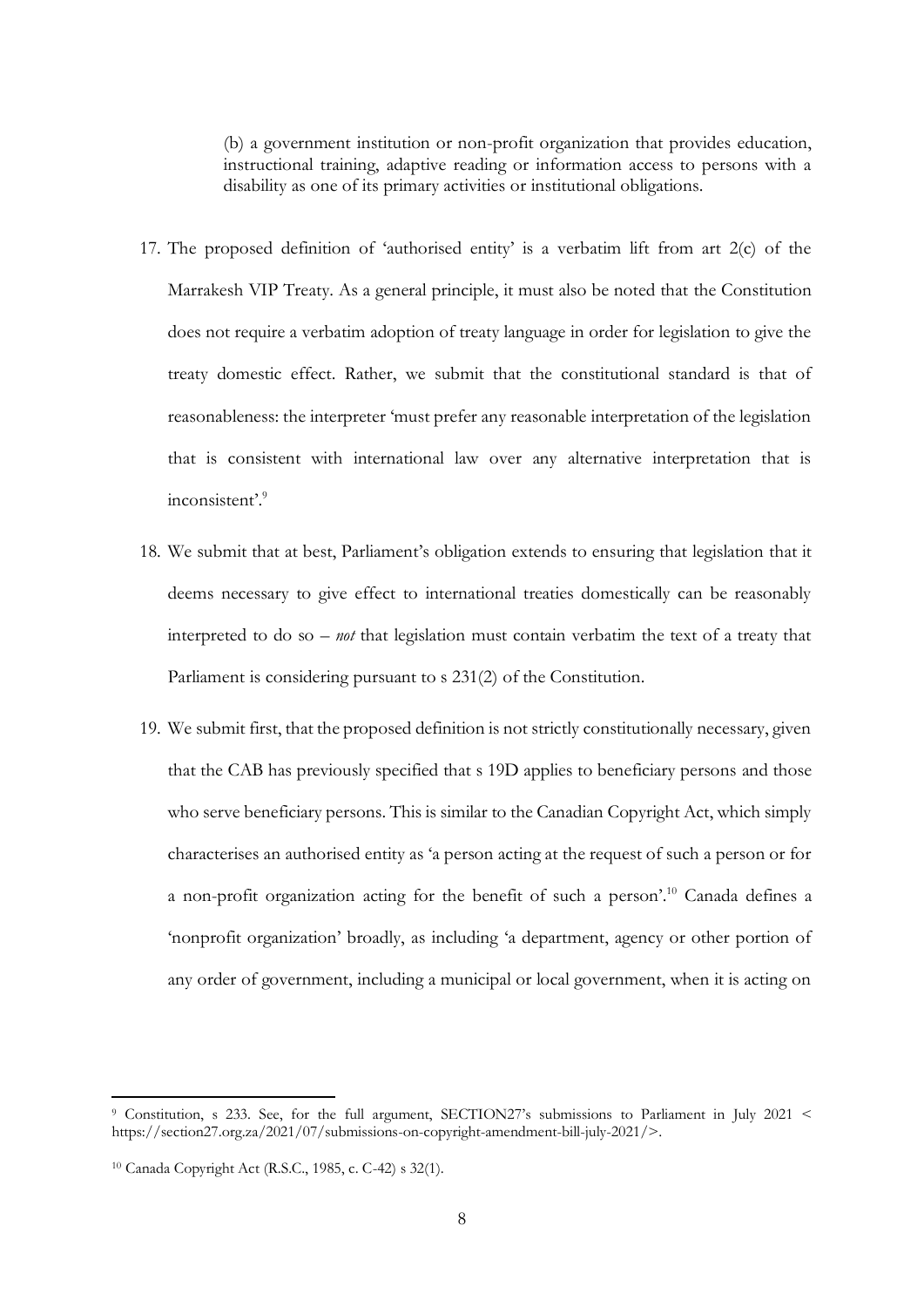a non-profit basis'.<sup>11</sup> We submit that the approach taken by the CAB, prior to the proposed inclusion of the verbatim definition of 'authorised entity' is already aligned with the Marrakesh VIP Treaty, and is similar to Canada's approach.

- 20. In any event, we recognise that the discretion to determine the shape and form of a domestic law, having regard to treaty obligations South Africa is yet to undertake, lies with Parliament.<sup>12</sup> However, we also recognise – and emphasise – that Parliament must always perform its function within the bounds of the Constitution<sup>13</sup> and that the draft legislation that emerges must give effect to rights in the Bill of Rights.<sup>14</sup>
- 21. We therefore submit that should the PC decide to include the verbatim definition of 'authorised entity' as the Marrakesh VIP Treaty, proposed in the 8 December 2021 document, the phrase 'one of its primary activities' must be interpreted broadly, to include organisations like BlindSA, whose key purpose is to advocate for the interests of people with visual and print disabilities. We submit that this is in line with the practice of several countries including Australia,<sup>15</sup> Kenya,<sup>16</sup> Malawi,<sup>17</sup> Botswana,<sup>18</sup> and Peru.<sup>19</sup>

<sup>15</sup> Authorised entities (WIPO) < https://www.wipo.int/marrakesh\_treaty/en/entities.jsp>.

| 16 | Marrakesh | Treaty | Ouestionnaire                                                                                                             |      | Kenya  | (WIPO) |
|----|-----------|--------|---------------------------------------------------------------------------------------------------------------------------|------|--------|--------|
|    |           |        | <https: docs="" en="" export="" marrakesh_treaty="" mt_questionnaire_ke.pdf="" sites="" www="" www.wipo.int="">.</https:> |      |        |        |
| 17 | Marrakesh | Treaty | Questionnaire — Malawi                                                                                                    |      | (WIPO) |        |
|    |           |        | https://www.wipo.int/export/sites/www/marrakesh_treaty/en/docs/mt_questionnaire_mw.pdf>.                                  |      |        |        |
|    |           |        | <sup>18</sup> Authorised entities (WIPO) < https://www.wipo.int/marrakesh_treaty/en/entities.jsp>.                        |      |        |        |
| 19 | Marrakesh | Treaty | Questionnaire –                                                                                                           | Peru | (WIPO) |        |
|    |           |        | https://www.wipo.int/export/sites/www/marrakesh_treaty/en/docs/mt_questionnaire_pe.pdf>                                   |      |        |        |

<sup>11</sup> Canada Copyright Act s 32(2).

<sup>12</sup> Constitution, s 231. See also, L Chenwi, 'Using International Human Rights Law to Promote Constitutional Rights: The (Potential) Role of the South African Parliament' (2011) 15 Law Democracy and Development 1.

<sup>13</sup> Constitution ss 7(2), 8(1). See also, for the constitutional extent of Parliament's discretion in law-making, *S v Baloyi*  [1999] ZACC 19 [30]; *Minister of Home Affairs v NICRO* [2004] ZACC 10 2005 [35].

<sup>14</sup> Provided that it does not set out to limit rights, in which case it must pass muster under s 36 of the Constitution. See also, *Glenister v President of the Republic of South Africa* [2011] ZACC 6 (Glenister II) [97], [189]-[202].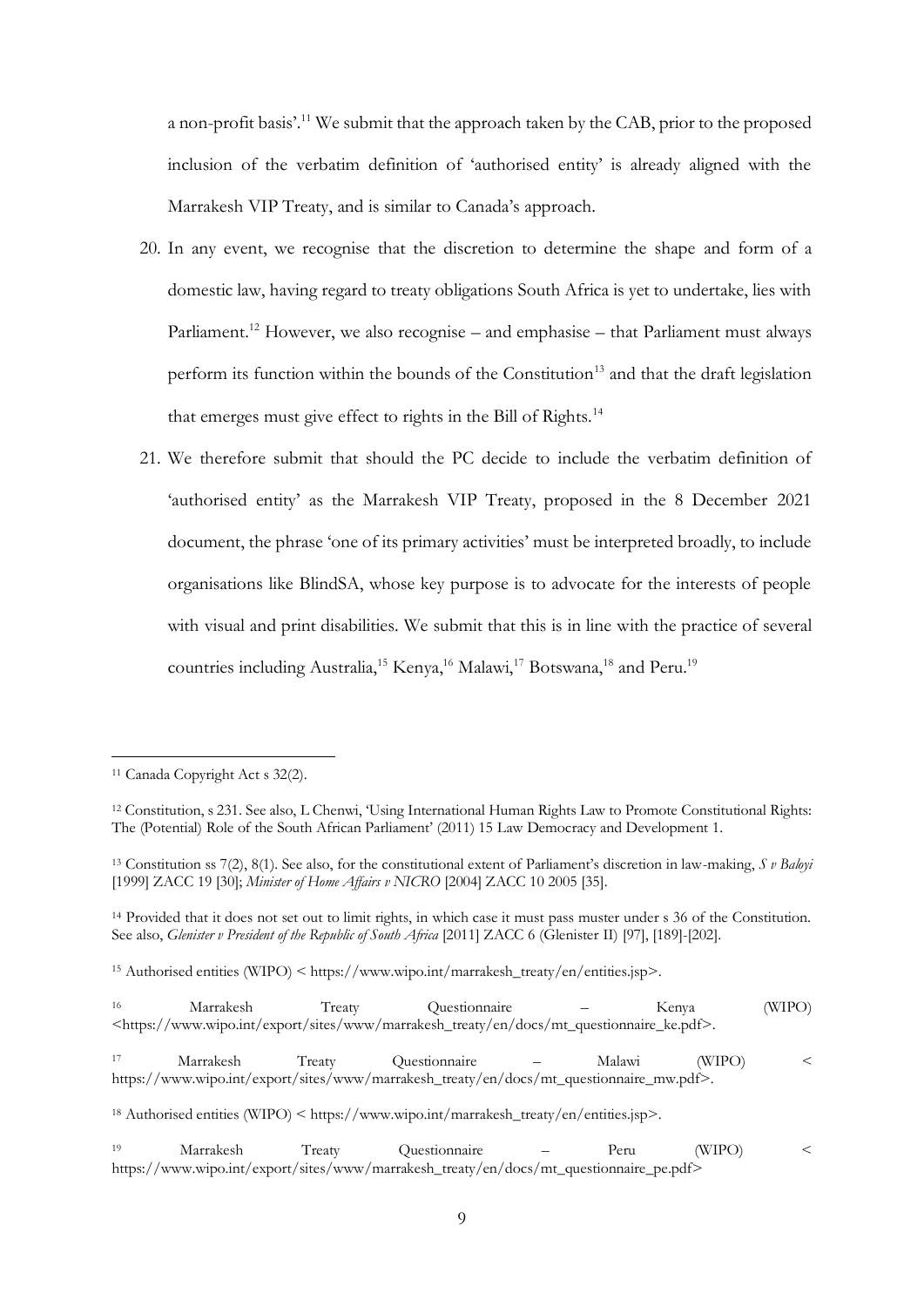#### 22. In fact, the World Blind Union Guide to the Marrakesh VIP Treaty specifies that $^{20}$

This phrase [authorised entity] should be interpreted broadly to include educational institutions, libraries, healthcare organizations, civil society groups, and other governmental or non-profit organizations that are open to the general public or that serve a broader membership or client base—if one of their primary activities is providing a service listed in Article 2(c) [of the Marrakesh VIP Treaty].

- 23. During the drafting of the Marrakesh VIP Treaty, there was consensus among several civil society groups,<sup>21</sup> the Asian delegation,<sup>22</sup> the American delegation,<sup>23</sup> and the South African delegation<sup>24</sup> that a broad interpretation of the phrase 'one of its primary activities or institutional obligations' was to be adopted to respond to the concern that a restrictive interpretation would exclude university libraries and educational institutions performing several different activities of which accessible format shifting was one.
- 24. Further, we submit that the existence of subsection (a) in the proposed definition of 'authorised entity' does *not* entail the promulgation of regulations by the relevant Minister as the *only* way in which an entity may be recognised as serving people with visual and print disabilities. In particular, Agreed Statement concerning art 9 of the Marrakesh VIP Treaty specifies that 'mandatory registration' (for instance, the specific authorisation of entities by the government through regulations) is *not* 'a precondition for authorised entities to engage in activities recognized under this Treaty'. Rather, that it is an additional means for

<sup>20</sup> Laurence R. Helfer, Molly K. Land, Ruth L. Okediji, and Jerome H. Reichman, World Blind Union Guide to the Marrakesh VIP Treaty (OUP, 2014) 83, available at <https://worldblindunion.org/programs/marrakesh-treaty/wbuguide-to-the-marrakesh-treaty-2/>

<sup>21</sup> The International Federation of Library Associations and Institutions, Centre for Internet and Society, Knowledge Ecology International, Electronic Frontier Foundation among others. See, WIPO Standing Committee on Copyright and Related Rights Report, SCCR/22/18 [215].

<sup>22</sup> ibid. India and Pakistan specifically [125]-[127].

<sup>&</sup>lt;sup>23</sup> ibid. USA [126] stating that 'The concept of a primary mission was not meant to be something so restrictive that it must be stated in the bylaws of an entity'.

<sup>24</sup> ibid. South Africa [170].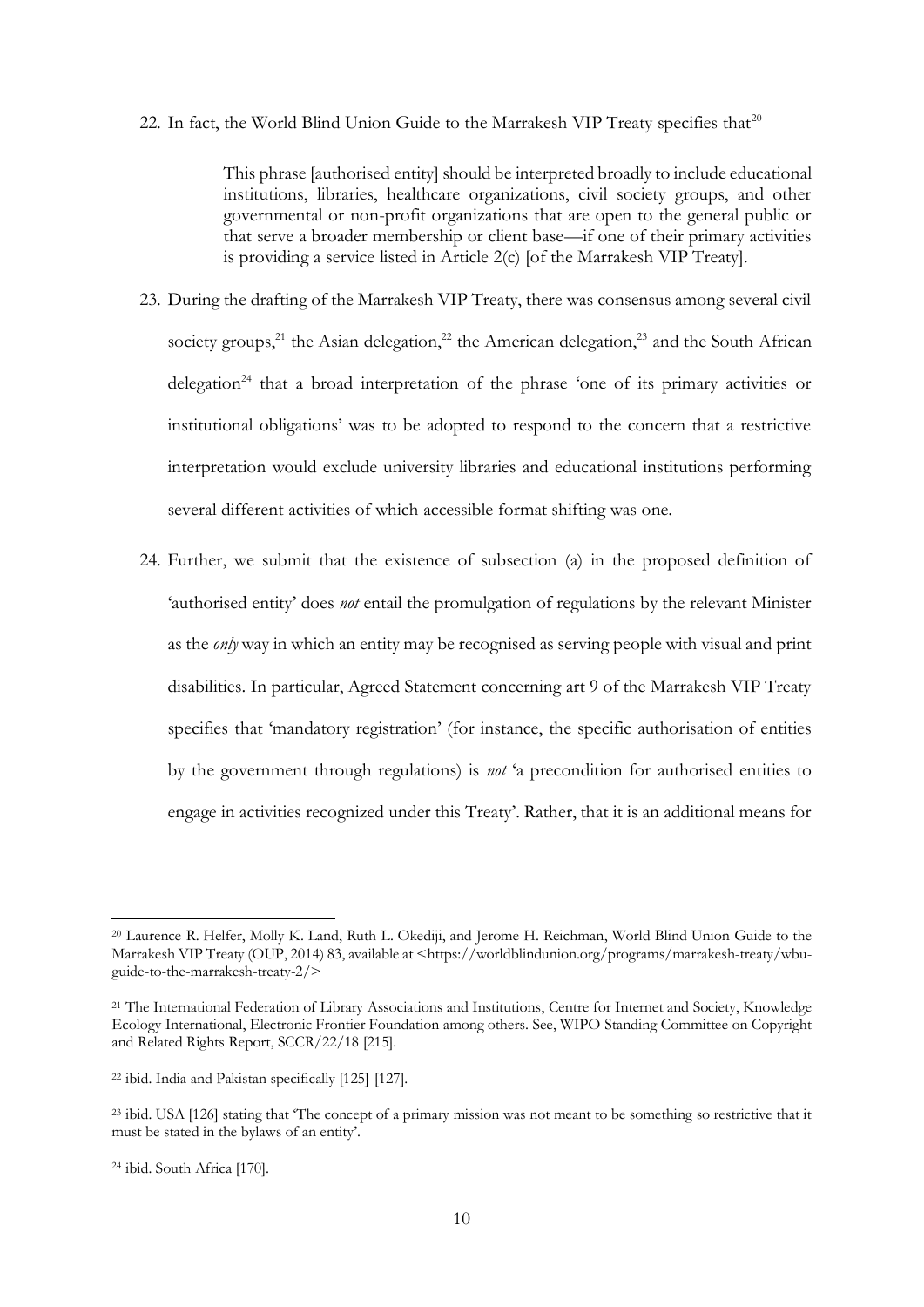the government to specify entities who do not necessarily self-designate under subsection (b) of the proposed definition.<sup>25</sup>

25. We therefore recommend that should the PC retain this definition, it be interpreted in the manner described above, that gives effect to the right to equality of access to educational and cultural materials. This interpretation ensures that cross border import and export of accessible format works is easily accessible by people with disabilities living in different parts of the country and with access to different types of organisations.

<span id="page-10-0"></span>III.B The proposed addition of s 19D(3)(b) irrationally contradicts its stated purpose, creates further barriers, and risks unfair discrimination

26. The proposed s 19D(3)(b) reads as follows:

A person contemplated in paragraph (a) may only so export or import **where such person knows, or has reasonable grounds to believe** that the accessible format copy, will **only be used** to aid persons with a disability. (emphasis added)

27. We submit that the proposed addition of s 19D(3)(b) contradicts the Committee's stated purpose and imposes additional burdens upon people with disabilities or people serving people with disabilities. The stated purpose of this proposed amendment is to further align the CAB to the Marrakesh VIP Treaty. In order to understand the contradiction, a closer look at the relevant article of the Marrakesh VIP Treaty is imperative. Art 5(2) of the Marrakesh VIP Treaty, that governs cross-border exchange of accessible format copies, reads as follows:

> A Contracting Party may fulfil Article 5(1) by providing a limitation or exception in its national copyright law such that:

> (a) authorised entities shall be permitted, without the authorisation of the rightholder, to distribute or make available for the exclusive use of beneficiary

<sup>25</sup> Laurence R. Helfer, Molly K. Land, Ruth L. Okediji, and Jerome H. Reichman, World Blind Union Guide to the Marrakesh VIP Treaty (OUP, 2014) 82, available at <https://worldblindunion.org/programs/marrakesh-treaty/wbuguide-to-the-marrakesh-treaty-2/>.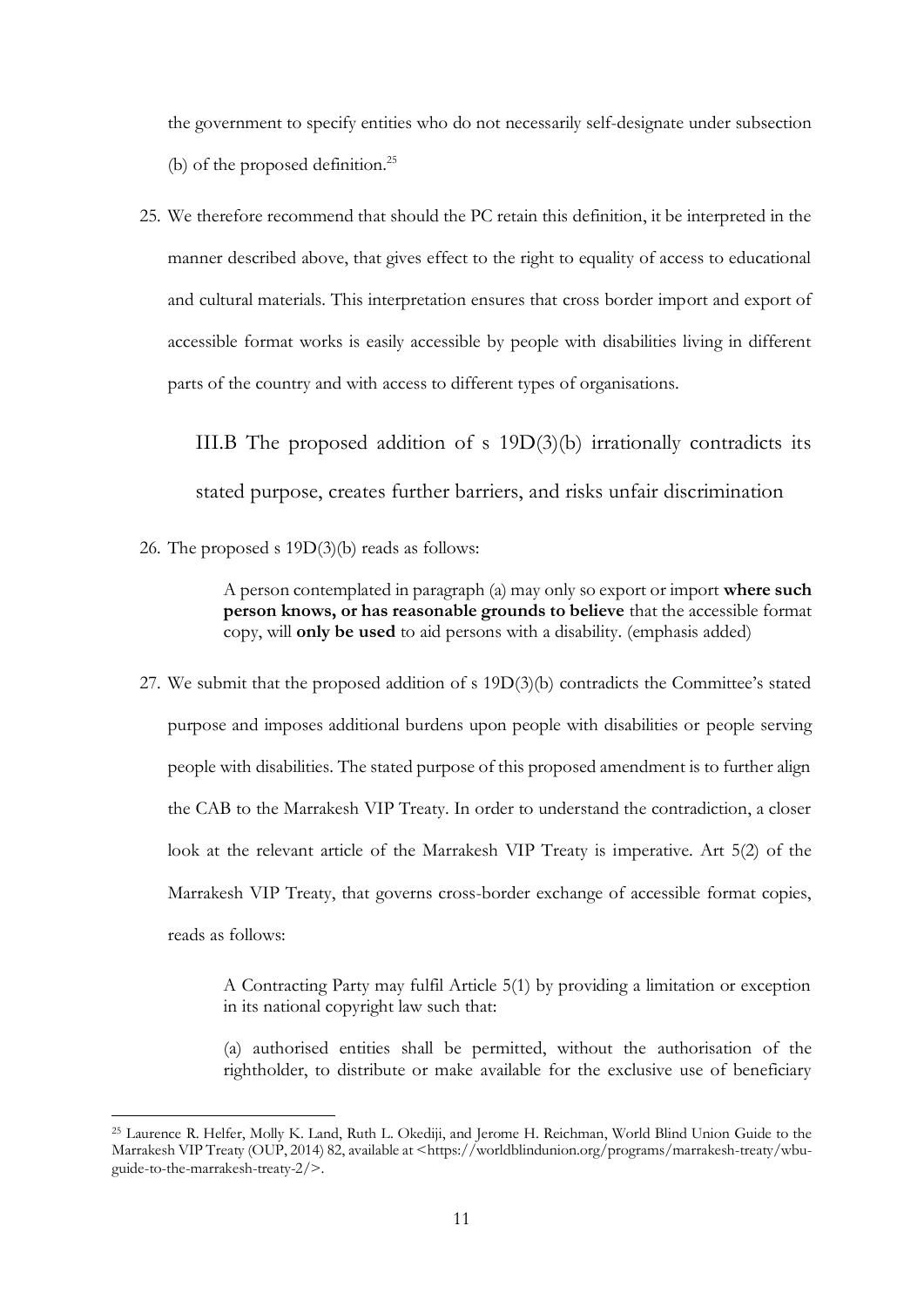persons accessible format copies to an authorised entity in another Contracting Party; and

(b) authorised entities shall be permitted, without the authorisation of the rightholder and pursuant to Article 2(c), to distribute or make available accessible format copies to a beneficiary person in another Contracting Party;

provided that prior to the distribution or making available **the originating authorised entity did not know or have reasonable grounds to know** that the accessible format copy would be **used for other than** beneficiary persons. (emphasis added)

- 28. Comparing the bold portion of proposed s 19D(3)(b) and art 5(2) set out above, it is clear that the onus placed upon authorised entities and other persons serving people with disabilities set out in art 5(2) has been *reversed* in s 19D(3)(b).
- 29. According to the formulation in proposed s 19D(3)(b) of the CAB, people with disabilities and those serving people with disabilities, including authorised entities, must have positive knowledge or a reasonable basis for such positive knowledge that the particular accessible format copy imported or exported will 'only be used to aid persons with a disability'. This is akin to an investigative obligation that notably does not exist for people seeking to access materials under copyright without making use of the accessible format shifting provision. The proposed provision thus creates an onerous burden that falls only on people serving people with disabilities or people with disabilities and not on people without disabilities. This is *prima facie* unfair discrimination and a violation of the right to equality and nondiscrimination in the Constitution.
- 30. Moreover, this investigative obligation renders the utilisation of the cross-border import and export provisions onerous and near impossible, contravening the principle of legality under s 1(c) as well as s 33 of the Constitution. It requires positive knowledge of the end user of the work being a person with a disability. It is not practically possible for a member of BlindSA, for instance, responding to a request from an authorised entity from another country to *actually know* whether the end user that the authorised entity in the other country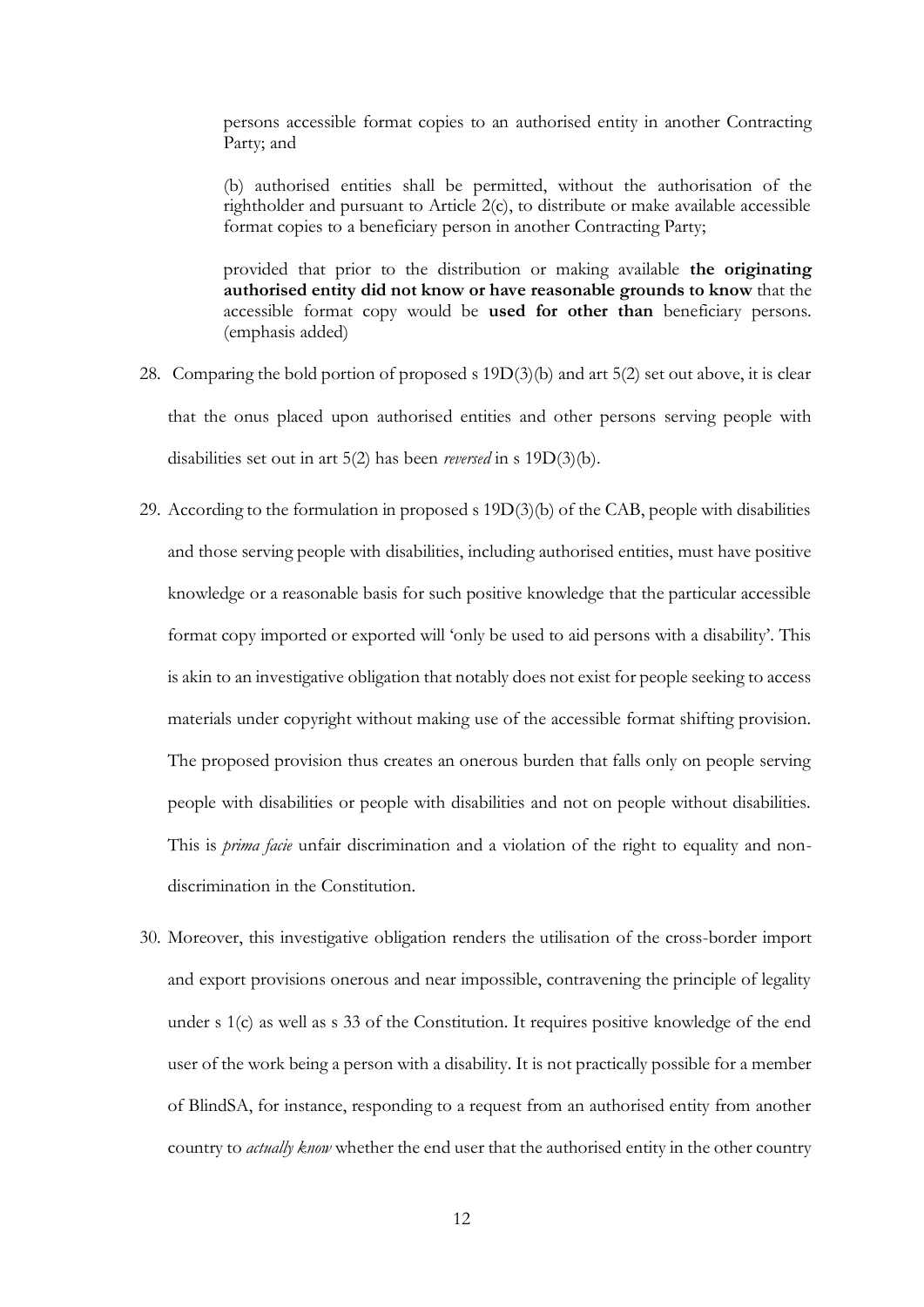is serving will definitely be a person with a disability. This is an instance of irrationality. All that it is practicably possible for BlindSA to know in this instance would be that the authorised entity from the other country has contacted them in good faith to serve people with disabilities.

- 31. The Marrakesh VIP Treaty does not require such an onerous and impracticable standard for cross-border import and export of works. In contrast, according to the formulation in art 5(2) of the Treaty, there must be an *absence* of knowledge or potential knowledge of *non*beneficiary use of that particular work. In other words, all that the Treaty requires is that the authorised entity or person serving people with disabilities 'did not know or have reasonable grounds to know' that the accessible format copy would be used for people 'other than beneficiary persons'. The only obligation that this imposes is akin to a 'red flag' approach – that if the authorised entity is approached in good faith, and has knowledge or reasonable grounds to believe that the copy would be used for persons *other* than beneficiary persons then they do not have to provide such a copy.
- 32. This is far less stringent than the investigative approach set out in proposed s 19D(3)(b). It also mirrors the standard that exists in s 19C(14) of the CAB, for instance, which only requires that a library employee discharges their duty in good faith and is satisfied that a particular use of an item from a library's collection is in line with copyright legislation including exceptions and limitations. It is irrational and discriminatory to impose a higher burden on other gatekeepers performing similar functions such as authorised entities. This higher burden potentially falls foul of the constitutional right to equality and nondiscrimination and the rule of law.
- 33. Moreover, according to the World Blind Union Guide to the Marrakesh VIP Treaty, art 5(2) read with the Agreed Statement concerning it explicitly *prevents* a state-based imposition of an investigative obligation – or indeed any additional obligations greater than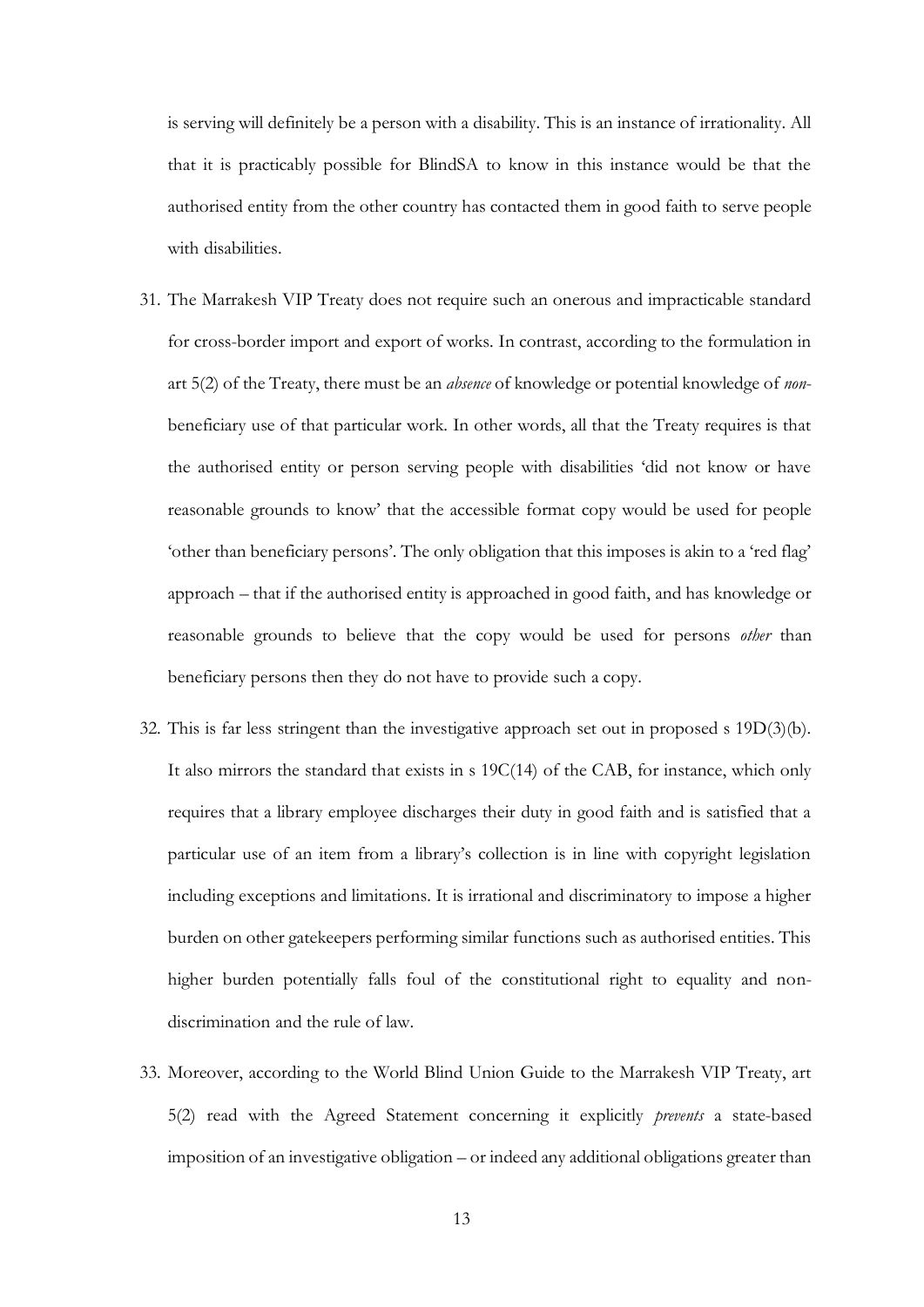those set out in art 5(2). Rather, the Agreed Statement recognises that each authorised entity will voluntarily adopt their own practices to ascertain that the work reaches beneficiary persons. The reason for leaving it to authorised entities to determine this aspect for themselves is that

requiring additional measures would risk burdening authorised entities and inhibiting them from sharing copies across borders, thus limiting the effectiveness of the Treaty.<sup>26</sup>

34. This issue may be easily resolved by framing s 19D(3)(b) by drawing on the Marrakesh VIP Treaty language as follows

> A person contemplated in paragraph (a) may only so export or import provided that prior to the distribution or making available **they did not know or have reasonable grounds to know** that the accessible format copy would be **used for other than** beneficiary persons.

<span id="page-13-0"></span>III.C The proposed addition of s 27(5B) must remain subject to s 28P to ensure that the constitutional rights to education, equality, dignity, culture, and freedom of expression are protected

- 35. We submit that the proposed addition of s 27(5B) on anti-circumvention of technological protection measures ('TPMs') must remain subject to the exceptions enumerated in the CAB. A key reason for this is that much of accessible format shifting takes place across electronic media that requires the use of circumvention measures for the sole purpose of rendering the particular work accessible to people with visual and print disabilities.
- 36. Section 27(5B) makes it a criminal offence for a person to 'make, import, sell, distribute, let for hire, offer or expose for sale or hire or advertise for sale or hire' or use a

<sup>26</sup> Laurence R. Helfer, Molly K. Land, Ruth L. Okediji, and Jerome H. Reichman, World Blind Union Guide to the Marrakesh VIP Treaty (OUP, 2014) 138, available at < https://worldblindunion.org/programs/marrakeshtreaty/wbu-guide-to-the-marrakesh-treaty-2/>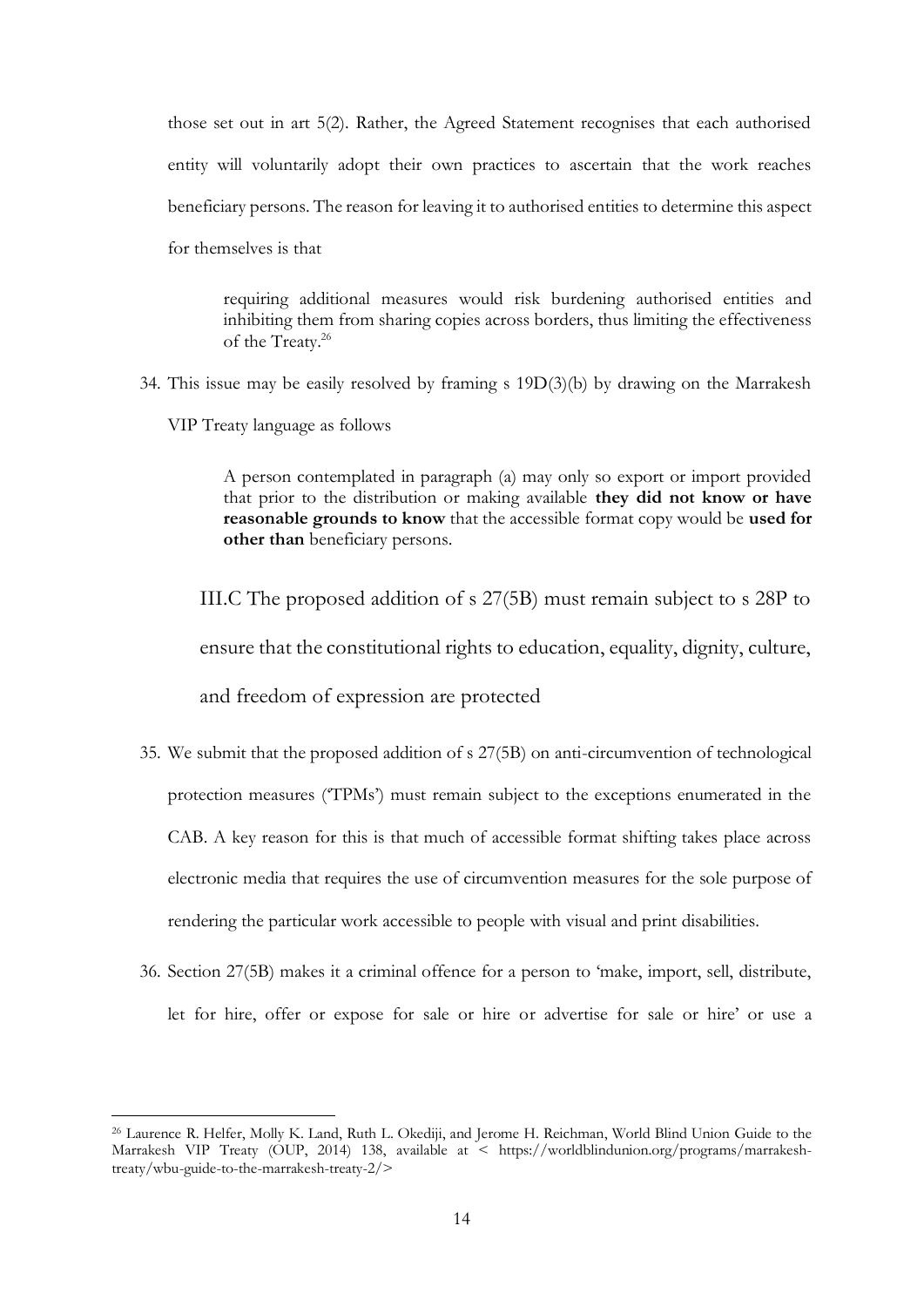circumvention device where that person 'knows or should reasonably have known, that that device or service will or is likely to be used to infringe copyright'.

37. In this regard, we believe that the proposed amendment to s 27(5B), that explicitly states that the provision is 'subject to s 28P', is constitutionally *required* to prevent the further criminalisation of Braille and other accessible format shifting. Section 28P, after the proposed technical amendments, reads as follows

> (1) Nothing in this Act shall prevent any person from using a technological protection measure circumvention device to perform any of the following: (a) An act permitted in terms of any exception provided for in this Act; or (b) the sale, offer to sell, procurement for use, design, adaptation for use, distribution or possession of any device or data, including a computer program or a component, which is designed primarily to overcome security measures for the protection of data in order to enable the performance of any act permitted in terms of paragraph (a).

> (2) A person who wishes to circumvent a technological protection measure so as to perform a permitted act contemplated in subsection (1) but cannot practically do so because of such technological protection measure, may—

> (a) apply to the copyright owner for assistance to enable such person to circumvent such technological protection measure in order to perform such permitted act; or

> (b) if the copyright owner has refused such person's request or has failed to respond to it within reasonable time, engage the services of any other person for assistance to enable such person to circumvent such technological protection measure in order to perform such permitted act.

> (3) A person engaging the services of another person for assistance to enable such person or user to circumvent a technological measure in terms of subsection (2)(b) shall maintain a complete record of the particulars of the—

> (a) other person, including his or her name, address and all other relevant information necessary to identify him or her; and

(b) purpose for which the services of such other person has been engaged.

38. This aspect of the proposed amendments ensures that where a person with disabilities (or

a person serving a person with disabilities or an authorised entity) engages in 'mak[ing],

import[ing], sell[ing], distribut[ing], let[ing] for hire, offer[ing] or expos[ing] for sale or hire

or advertise for sale or hire' or using a circumvention device in order to give practical effect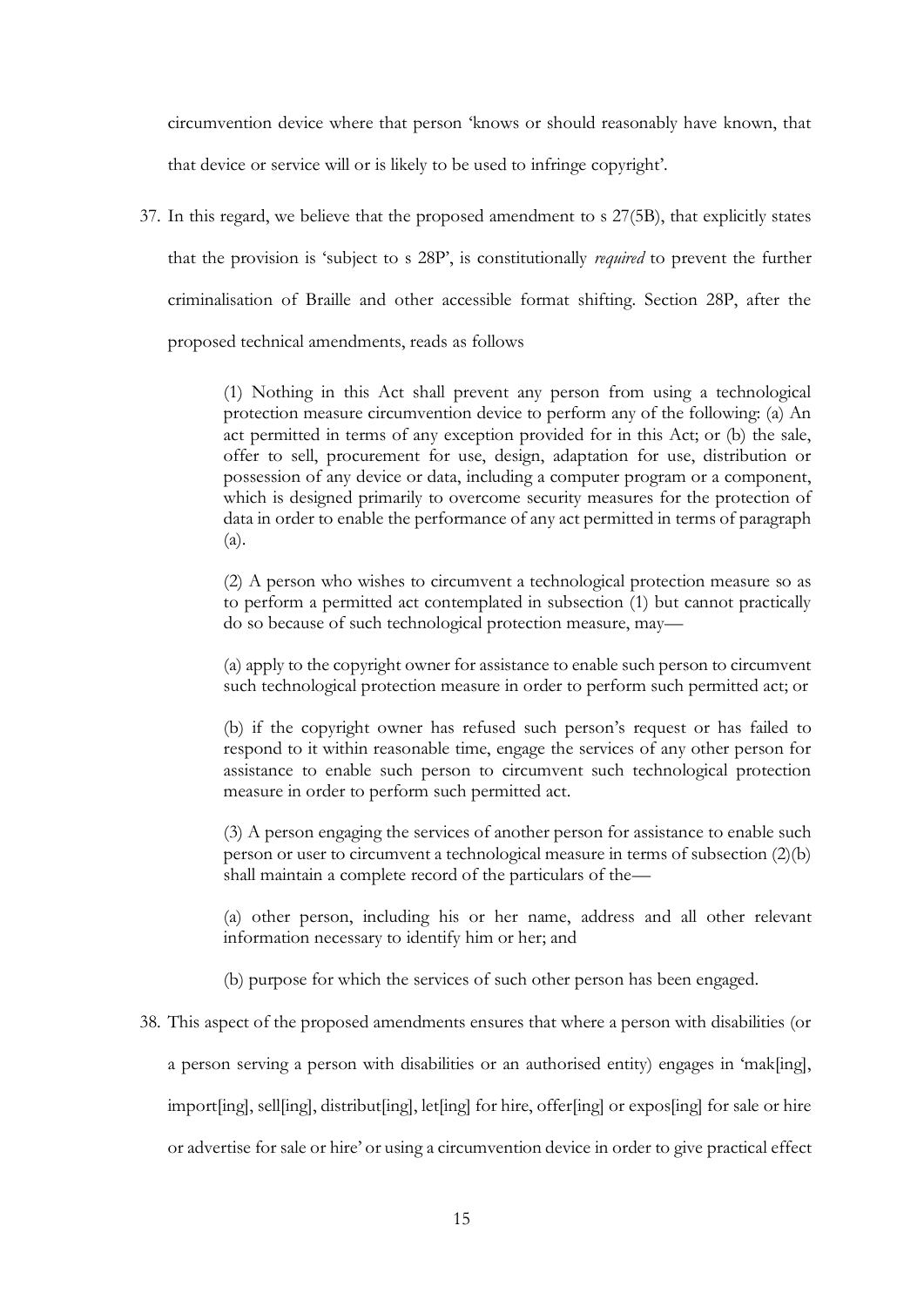to the accessible format shifting provision in s 19D, they are not criminalised for doing so. In other words, this proposed amendment must be interpreted to give effect to the rights to equality and non-discrimination, dignity, freedom of expression, education, and culture among the other rights in the Bill of Rights.

39. Moreover, this proposed amendment is in furtherance of art 7 of the Marrakesh VIP Treaty. Article 7 explicitly contemplates the restrictive impact that TPMs have on accessible format shifting for people with disabilities. In this regard, it *requires* States parties to take 'appropriate measures' to ensure that access is not prevented. It reads as follows

> Contracting Parties shall take appropriate measures, as necessary, to ensure that when they provide adequate legal protection and effective legal remedies against the circumvention of effective techno-logical measures, this legal protection does not prevent beneficiary persons from enjoying the limitations and exceptions provided for in this Treaty.

- 40. We submit that s 28P and the proposed addition to s 27(5B) 'subject to s 28P' are such appropriate measures. The proposed amendment should be interpreted as follows: that the use of a circumvention device in furtherance of any of the exceptions in the CAB including and, for the purposes of the rights of people with disabilities, s 19D and the other associated provisions facilitating accessible format shifting, must *not* be considered an infringement of copyright.
- 41. We therefore submit that the clause 'subject to s 28P' is a crucial part of s 27(5B) and is constitutionally required to give effect to rights in the Bill of Rights and ensure that unfair discrimination against people with disabilities does not, once again, arise. It is also necessary to ensure that South Africa is aligned with the Marrakesh VIP Treaty in advance of its accession to it, given that this is one of the stated purposes of the proposed amendments.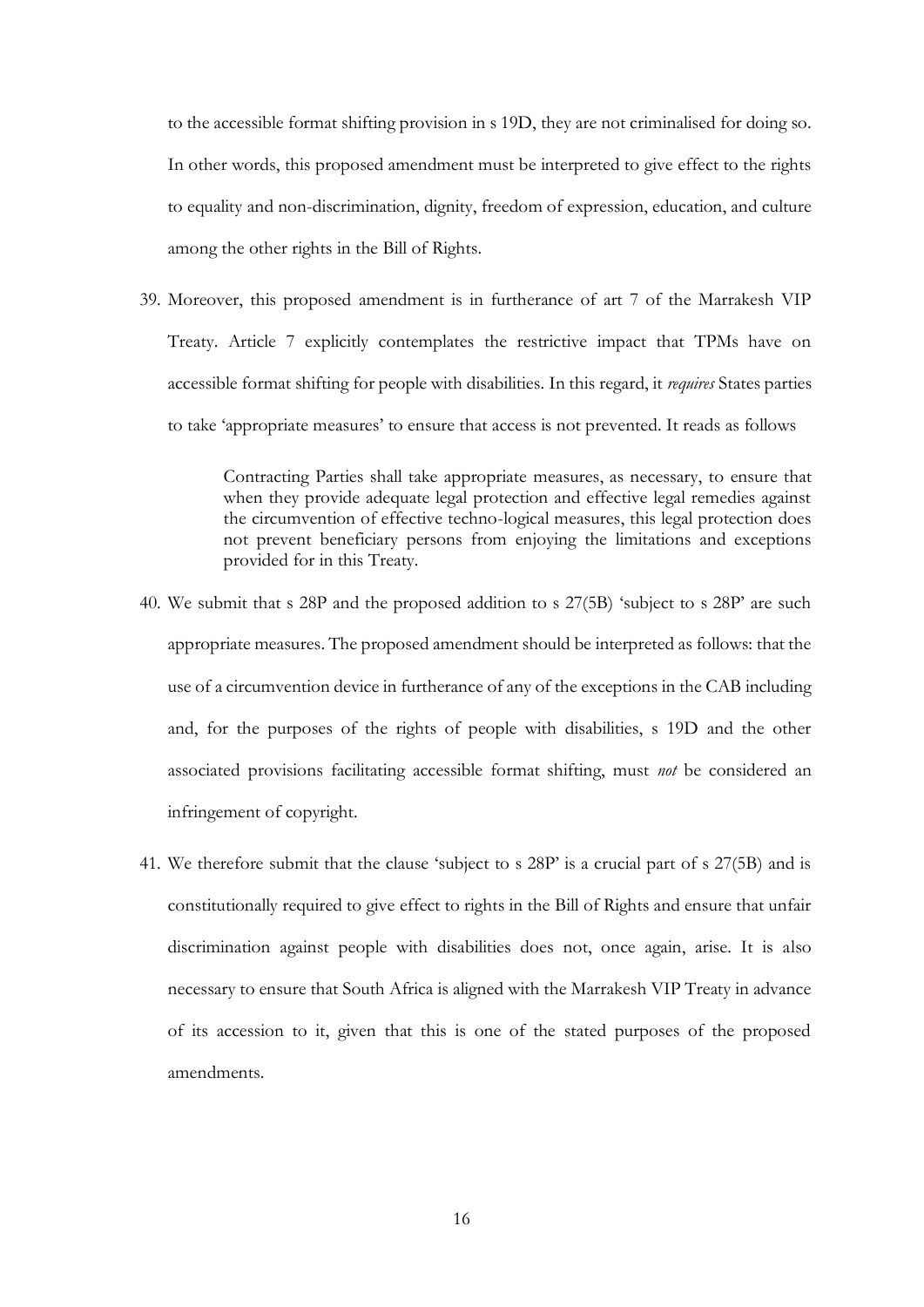42. Although our submissions on this issue focus on the rights of people with disabilities, this proposed amendment also gives effect to *everyone's* right of access to educational and cultural materials under the Constitution.

#### <span id="page-16-0"></span>**IV. Submissions concerning access to educational materials**

- 43. At the outset, we submit that the CAB prior to the proposed amendments, could reasonably be interpreted to be compatible with the Berne Convention, World Intellectual Property Organisation ('WIPO') Copyright Treaties, Trade-Related Aspects of Intellectual Property Rights ('TRIPS') Agreement as well as the International Covenant on Economic Social and Cultural Rights ('ICESCR') and UNCRPD.
- 44. We submit that some of the proposed amendments are in fact restrictive and in practice, lead to violations of the constitutional rights to education and culture. We discuss them in this section.

<span id="page-16-1"></span>IV.A The proposed definition of 'lawfully acquired' in s 1 is restrictive, retrogressive, and limits rights in the Bill of Rights

45. The proposed definition of 'lawfully acquired' in s 1 of the CAB reads as follows

a copy which has been purchased, obtained by way of a gift, or acquired by means of a download resulting from a purchase or a gift and does not include a copy which has been borrowed, rented, broadcast or streamed, or a copy which has been obtained by means of a download enabling no more than temporary access to the copy.

46. The phrase 'lawfully acquired' has been used in s 12B(1)(i), which provides for personal, non-commercial use of works under copyright as well as, crucially, time and device shifting. Section  $12B(1)(i)$  states that

> Copyright in a work shall not be infringed by any of the following acts: the making of a personal copy of such work by a natural person for their personal use, including the use of a lawful copy of the work at a different time or with a different device owned by that natural person, and made for ends which are not commercial: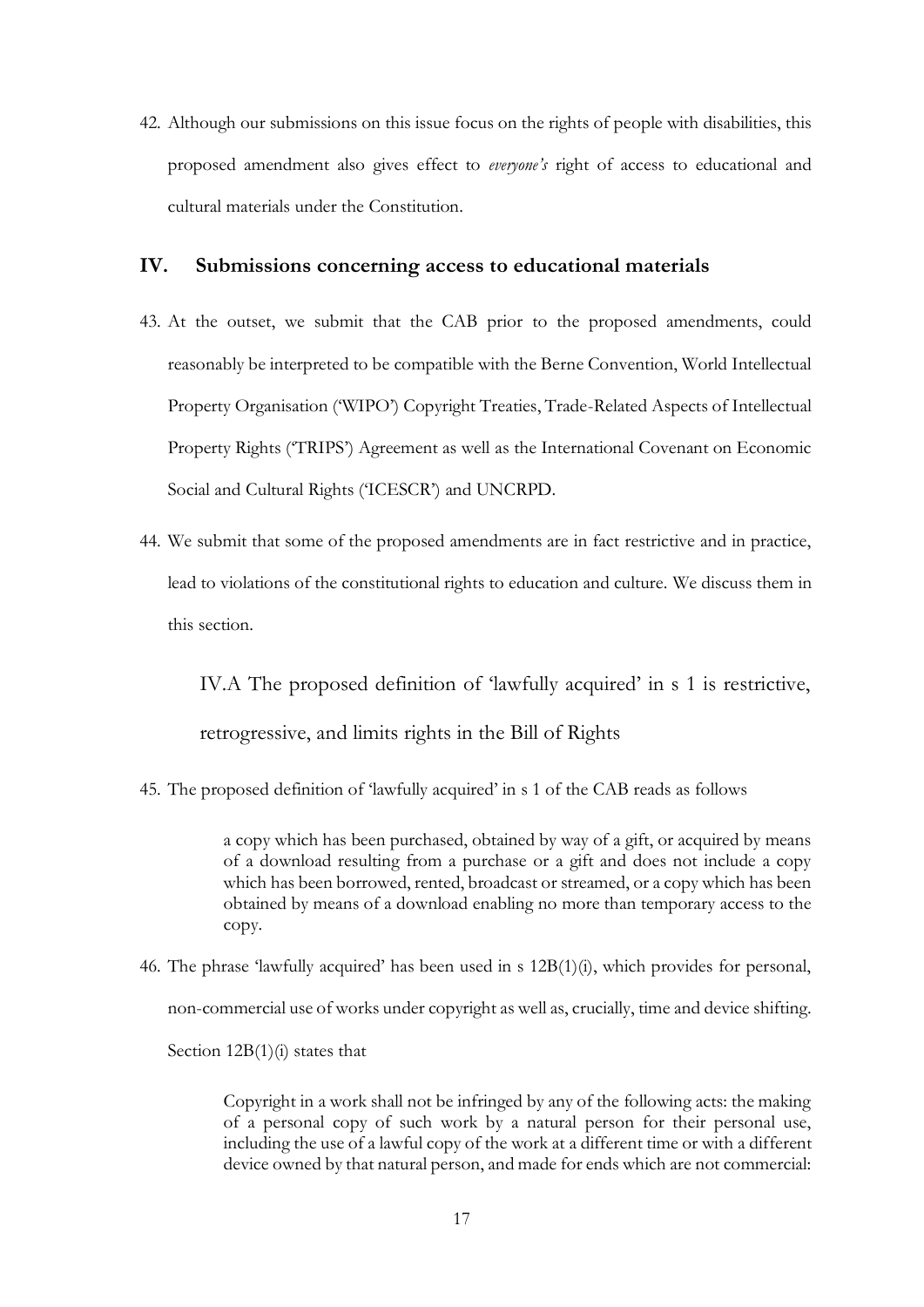Provided that the work was lawfully acquired and that such personal use shall be compatible with fair practice.

- 47. We submit that the definition of lawfully acquired as including only 'a copyright [that] has been purchased, obtained by way of a gift, or acquired by means of a download resulting from a purchase or a gift' is underinclusive. Crucially, it excludes 'a copy which has been borrowed, rented, broadcast or streamed'. The implications of this are wide-ranging in the context of s 12B(1)(i). For instance, this would mean that a broadcast cannot be recorded for the purpose of time-shifting or device-shifting, something that s 12B(1)(i) explicitly *permits*. In the particular context of online education in covid-19 this proposed definition prevents asynchronous viewing of lectures and therefore negatively affects the right to education.
- 48. Further, this proposed definition limits access to materials from libraries and archives for students with and without disabilities. For instance, if a blind student requires access to a particular book chapter from their university library during the pandemic, and the librarian scans and emails the chapter to the student, the definition of 'lawfully acquired' would prevent the student from transferring this scan to a different device such as an e-book reader to actually access the work, given that they would be transferring the scan ('device shifting') rather than directly receiving the scan on the device itself. Device shifting is explicitly contemplated under s 12B(1)(i). But, the definition of 'lawfully acquired' creates an absurd situation that threatens to render s 19D ineffective in circumstances such as the global pandemic that has lasted over two years.
- 49. Further, although the current apartheid-era Copyright Act 1978 suffers from several other constitutional defects, it does not limit access to library works per se in the manner contemplated by the inclusion of 'lawfully acquired'. Moreover, the Constitution obliges the State to take steps to respect, protect, promote and fulfil everyone's equal right to access educational materials – even and *particularly* in circumstances of crisis, such as the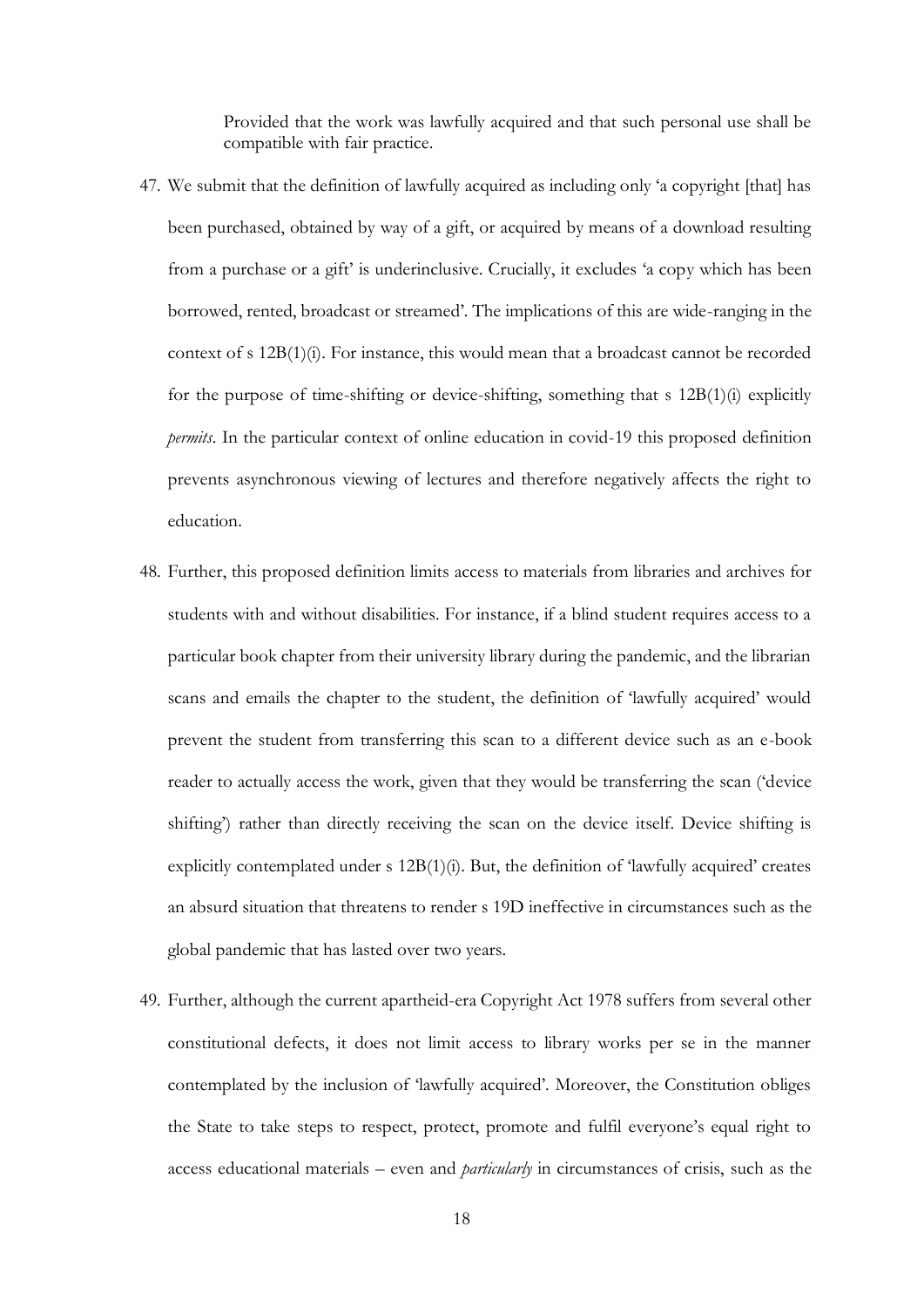global pandemic. Including the proposed restrictive definition of 'lawfully acquired' is a step backwards and reduces the protection of the right to education.

- 50. We submit that this step backwards is in violation of the principle of non-retrogression in respect of the realisation of rights in the Bill of Rights. Although this principle arises out of South Africa's obligations under the ICESCR, the South African Constitutional Court has embraced it and applied it to several rights in the Bill of Rights.<sup>27</sup>
- 51. We submit, in the alternative, that the proposed definition of 'lawfully acquired' be jettisoned. It is unnecessary and rights-restrictive. Rather, given that the phrase 'lawful access' has been employed throughout the CAB (for instance in ss 19D(1)(a) and 19C(3)) as well as the Marrakesh VIP Treaty (for instance in arts  $2(a)(i)$  and  $2(b)$ ), we submit that it be substituted in s 12B(1)(i). As for its definition, given that the word 'access' is qualified by 'lawful', it is trite that *unlawful* means of accessing a particular work would be excluded.

<span id="page-18-0"></span>IV.B The proposed deletion of ss  $12A(a)(i)$  and (iv) risks limiting the freedom of research and education and limits the scope of time and device shifting

52. Section  $12A(a)(i)$  reads as follows

In addition to uses specifically authorised, fair use in respect of a work or the performance of that work, for purposes such as the following, does not infringe copyright in that work:

(i) Research, private study or personal use, including the use of a lawful copy of the work at a different time or with a different device.

<sup>27</sup> Most recently *in Law Society of South Africa and Others v President of the Republic of South Africa and Others* [2018] ZACC 51. See, for its first articulation, *Government of the Republic of South Africa and Others v Grootboom and Others* [2000] ZACC 19. See also, Sanya Samtani, 'International Law, Access to Courts and Non-Retrogression : Law Society v President of the Republic of South Africa' [2020] Constitutional Court Review 197.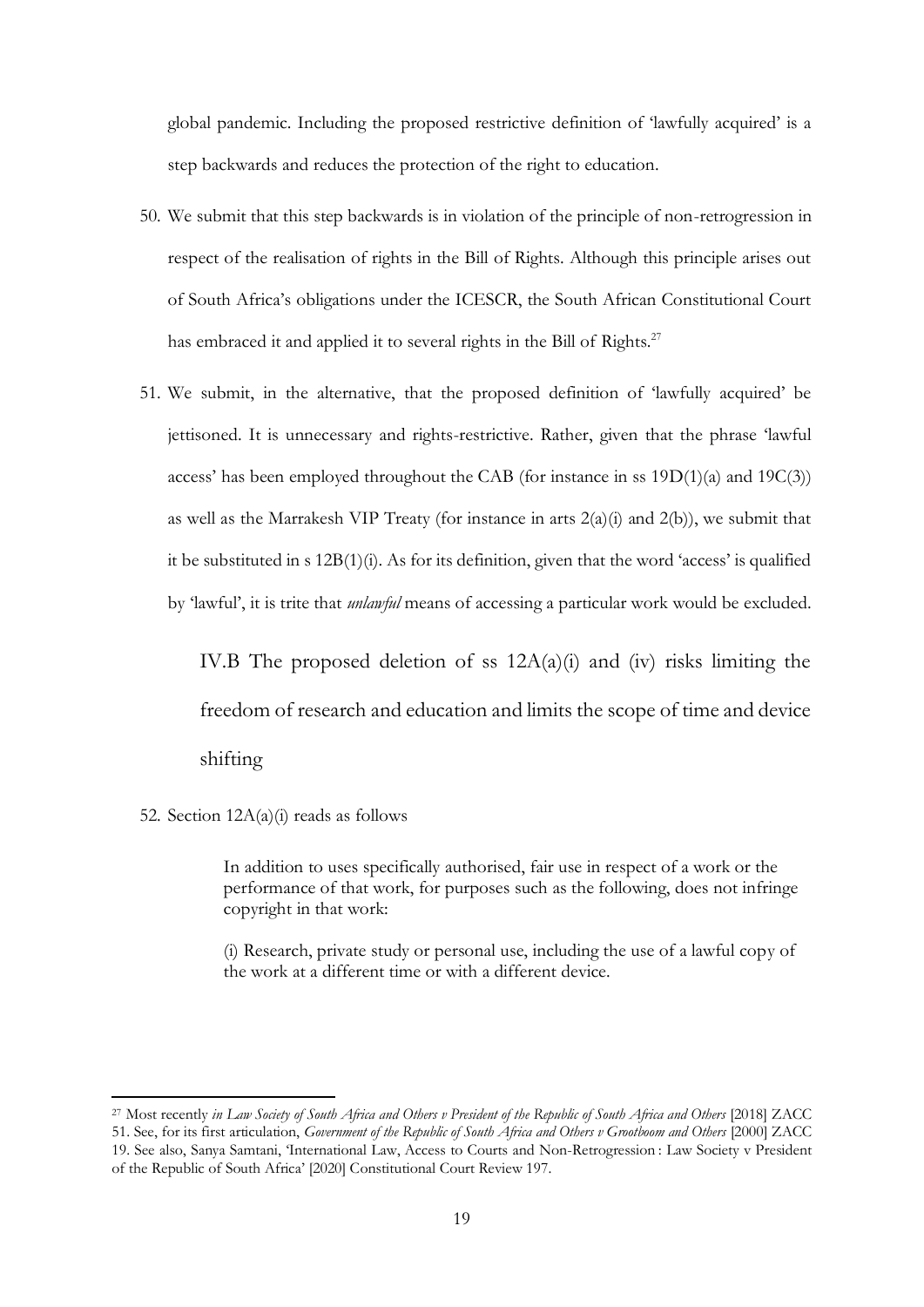- 53. We submit that the proposed deletion of s  $12A(a)(i)$  risks limiting the constitutional right of academic freedom and the freedom to conduct and participate in scientific research guaranteed to everyone without discrimination.<sup>28</sup> The stated purpose of deleting these subsections is that of redundancy and repetition. However, we submit that there is no particular exception that guarantees the right to research, a right that is guaranteed in s 16(1)(d) of the Constitution.
- 54. Although researchers affiliated with educational institutions may employ the educational exceptions in s 12D to access materials that they require, the deletion of s  $12A(a)(i)$  entails that those researchers who are unaffiliated with educational institutions are excluded. It also excludes those who are engaged in 'lifelong learning' outside of educational institutions.<sup>29</sup> South Africa is bound by its international obligations under the ICESCR to progressively realise the right to lifelong learning.
- 55. Moreover, the deletion of this provision is accompanied by the relocation of the time and device shifting provision away from 'Research, private study or personal use' to s 12B(1)(i) where it applies only to 'personal use'. This entails that researchers seeking to access library collections during the global pandemic, including researchers with visual and print disabilities, would not be able to access these materials asynchronously or through devices different from the devices on which these materials are hosted.
- 56. While we understand that the open-ended nature of the list in s 12A(a) entails that researchers and those utilising materials under copyright for private study may indeed make use of the open-ended list to do so, we submit that the *deletion* of this provision creates an adverse presumption against them doing so in the minds of policy-makers.

<sup>&</sup>lt;sup>28</sup> Constitution s 16. See also, ICESCR art  $15(1)(c)$ .

<sup>29</sup> CESCR, General Comment No 11: Plans of Action for Primary Education (art 14) (1999) E/1992/23 [44].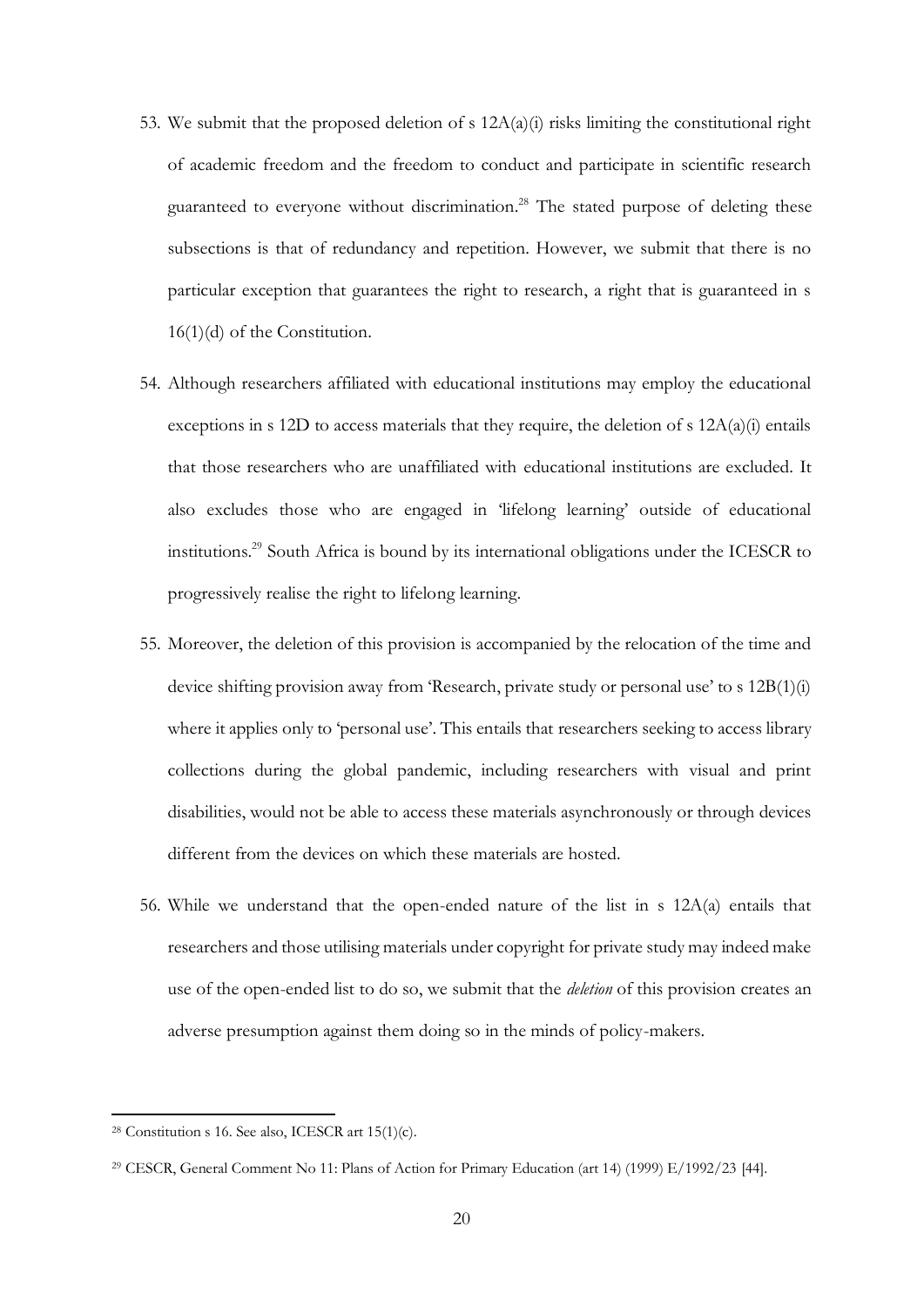- 57. Therefore, we submit that s  $12A(a)(i)$  be retained as it is. If the Committee is convinced that it is a repetition, we submit that it becomes imperative for the Committee to clarify in no uncertain terms that its removal does not constitute evidence of legislative intent that these acts be excluded from the interpretation of the provision – rather that they have been deleted for repetition as the section continues to contemplate these particular acts being carried out under it. It would be helpful for the Committee to specify which alternative section it considers already contemplating it as well.
- 58. With regard to s  $12A(a)(iv)$ , we submit that the deletion of 'scholarship, teaching and education' impairs the realisation of the constitutional right to education. The PC's stated purpose for deletion is repetition, however we submit that there is an important distinction in the phrasing used to denote uses under s 12A(a) and uses under s 12D.
- 59. Section 12A(a) covers all types of 'fair uses'. It is not limited to any particular type of use. It includes translation, distribution, broadcast, adaptation, reproduction amongst other uses. On the other hand, s 12D refers only to 'reproduction' for educational and academic activities. This entails that s 12D only deals with reproductive uses. Therefore, those educational and academic activities that require uses *outside* of reproduction are covered by s 12A(a)(iv). For instance, the broadcast of a lecture on an online platform is not a reproductive use, and would rather fall within s 12A(a)(iv).
- 60. By deleting s 12A(a)(iv), we submit that the scope of activities covered by the CAB in respect of educational uses is significantly limited and potentially limits the realisation of the right to education under the Constitution. We therefore submit that s  $12A(a)(iv)$  be retained in the CAB.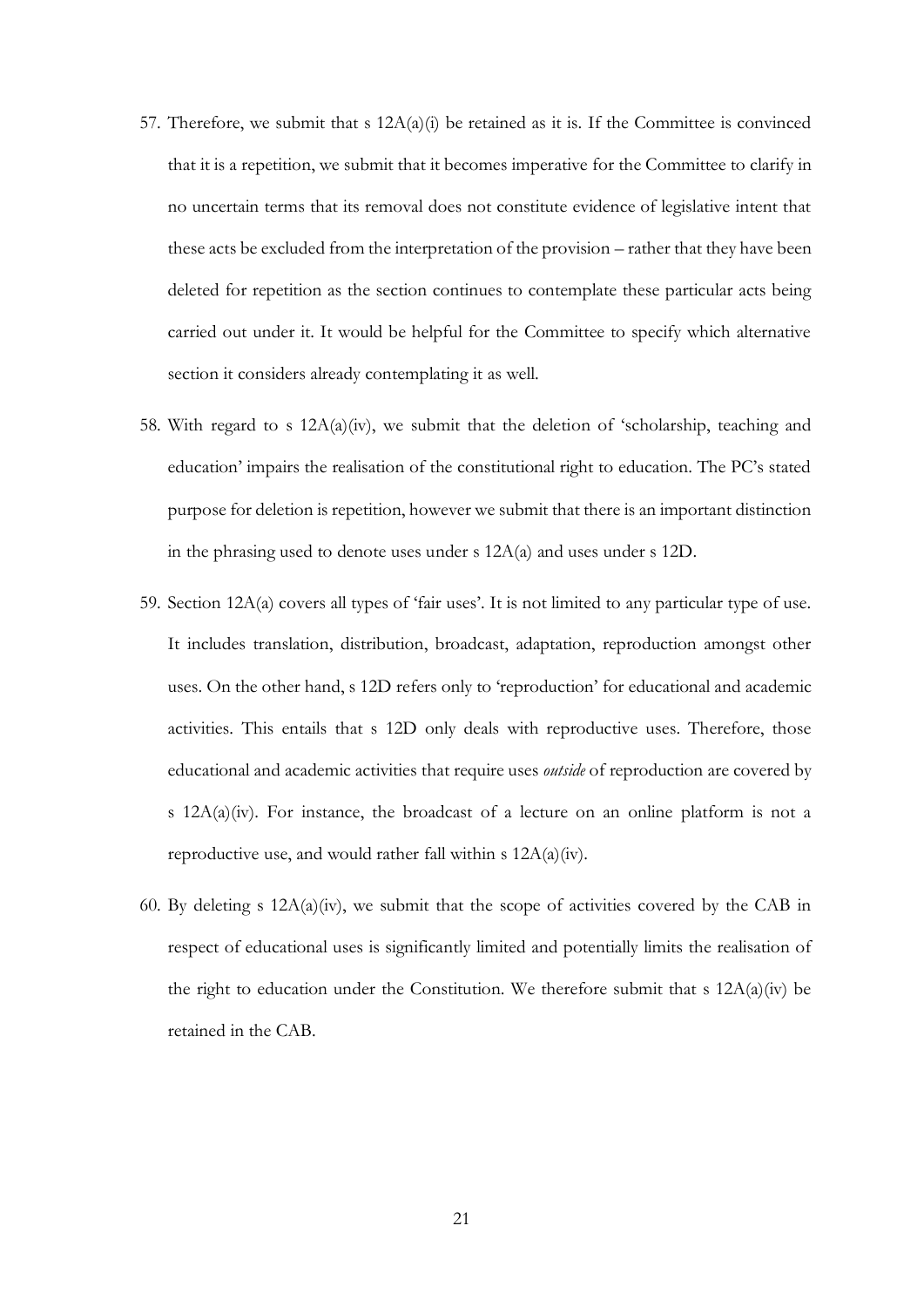<span id="page-21-0"></span>IV.C The proposed addition of the three-step test makes s 12D impracticable

- 61. Section 12D concerns educational and academic activities. We therefore focus on this provision. We submit that the proposed additions to ss  $12D(1)(c)$ -(d) (three-step test) potentially renders s 12D impracticable for policy-makers on the basis that it is subject to not one, but *two* different tests for uses under it to be considered exempt from copyright infringement. This is particularly problematic as an infringement of copyright carries potential criminal penalties and so the exception must be clear so as to avoid irrational and unjustifiable criminalisation of constitutionally guaranteed activities.
- 62. The proposed ss  $12D(1)(a)$ -(d) reads as follows

Subject to subsection (3), a person may make a reproduction of a work, including the use of a lawful copy of the work at a different time or with a different device owned by that person, or may broadcast it, for the purposes of educational and academic activities: Provided that—

- (a) the extent of the reproduction or the portion of the broadcast shall be compatible with fair practice;
- (b) a reproduction may only be made in the cases stipulated in this section;
- (c) the reproduction does not conflict with the normal exploitation of the copyright work; and
- (d) the reproduction does not unreasonably prejudice the legitimate interests of the copyright owner flowing from their copyright in that work.
- 63. Read together, we submit that the educational and academic activities are subject to two tests under s  $12D(1)$ : the 'three-step test' set out in ss  $12D(1)(c)$ -(d) and 'fair practice' set out in s  $12D(1)(a)$  and once again in s  $12D(8)(b)$  which states that The use of the work as contemplated in subsections (1) to (6) shall be compatible with fair practice'.
- 64. We submit that at international law, each of these tests has a distinct meaning. The application of *both* tests at the same time leads to uncertainty and importantly the impracticability of the provision. This potentially contravenes the principle of legality under s 1(c) of the Constitution.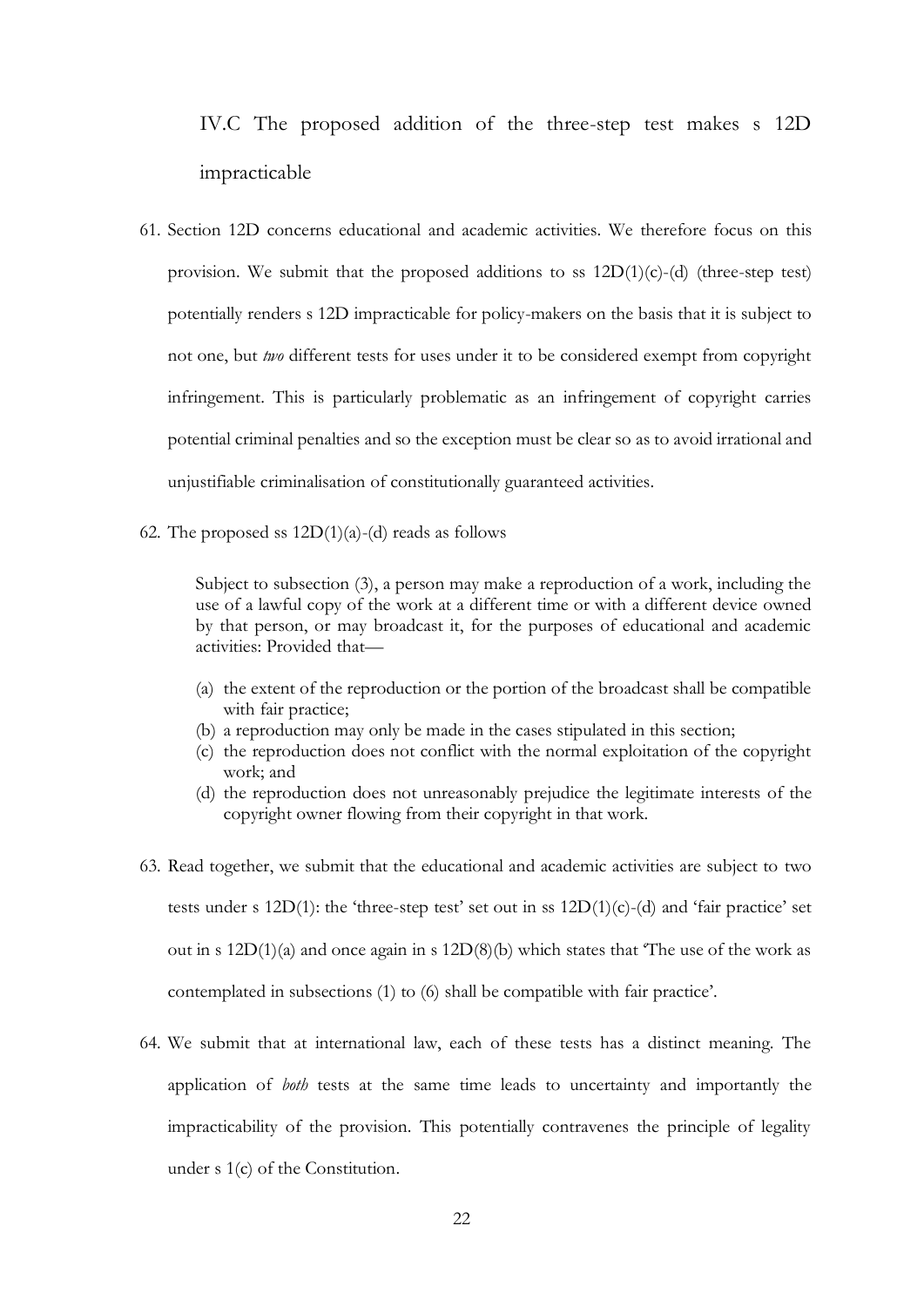- 65. We submit that the appropriate test for educational exceptions is present in the Berne Convention, to which South Africa is party.<sup>30</sup> It provides for three elements: that the particular purpose of 'l'enseignement'<sup>31</sup> or education be fulfilled; that the particular use is 'fair practice' and third, to the 'extent justified by the purpose'. Each of these elements has specific content.<sup>32</sup> In particular, 'extent justified by the purpose' includes a proportionality standard which requires the analysis to include how much of a particular work is used and whether the educational purpose justifies that extent. 'Fair practice' requires an analysis of all relevant contextual factors including the particular interests of the author, the purchasing power and meaningful access gained by the user, the role of the intermediary in publishing the work and marketing it including its pricing, the socio-economic conditions of the particular jurisdiction in which this analysis is taking place, and importantly the constitutional framework of that jurisdiction, among other things.<sup>33</sup> The 'fair use' factors have commonly been understood as a subset of 'fair practice' and therefore its factors are *already* included once 'fair practice' has been included.
- 66. We therefore submit that the three-step test (ss  $12D(1)(c)-(d)$ ) is an inappropriate standard for educational exceptions.<sup>34</sup> It applies to exceptions *outside* of the specific exceptions for

<sup>30</sup> Berne Convention, art 10(2).

<sup>&</sup>lt;sup>31</sup> The French version of the text of the treaty is the authoritative version of the text. See Berne Convention, art 37(1)(c) stating that 'In case of differences of opinion on the interpretation of the various texts, the French text shall prevail.'

<sup>32</sup> See, in the context of the quotations exception, Tanya Aplin and Lionel Bently, *Global Mandatory Fair Use: The Nature and Scope of the Right to Quote Copyright Works* (CUP 2020).

<sup>33</sup> See, for a full analysis, Sanya Samtani, 'The right of access to educational materials and copyright: international and domestic law' (Magdalen College, University of Oxford DPhil Thesis, 2021) < https://solo.bodleian.ox.ac.uk/permalink/f/89vilt/ORA888a946e-2ee1-4c78-9259-b5d3be8a8d01>.

<sup>34</sup> See, recognising this dominance, Tanya Aplin and Lionel Bently, 'Displacing the Dominance of the Three-Step Test: The Role of Global Mandatory Fair Use' in Shyamkrishna Balganesh, Ng-Loy Wee Loon, and Haochen Sun (eds), *The Cambridge Handbook of Copyright Limitations and Exceptions* (1st edn, CUP 2021).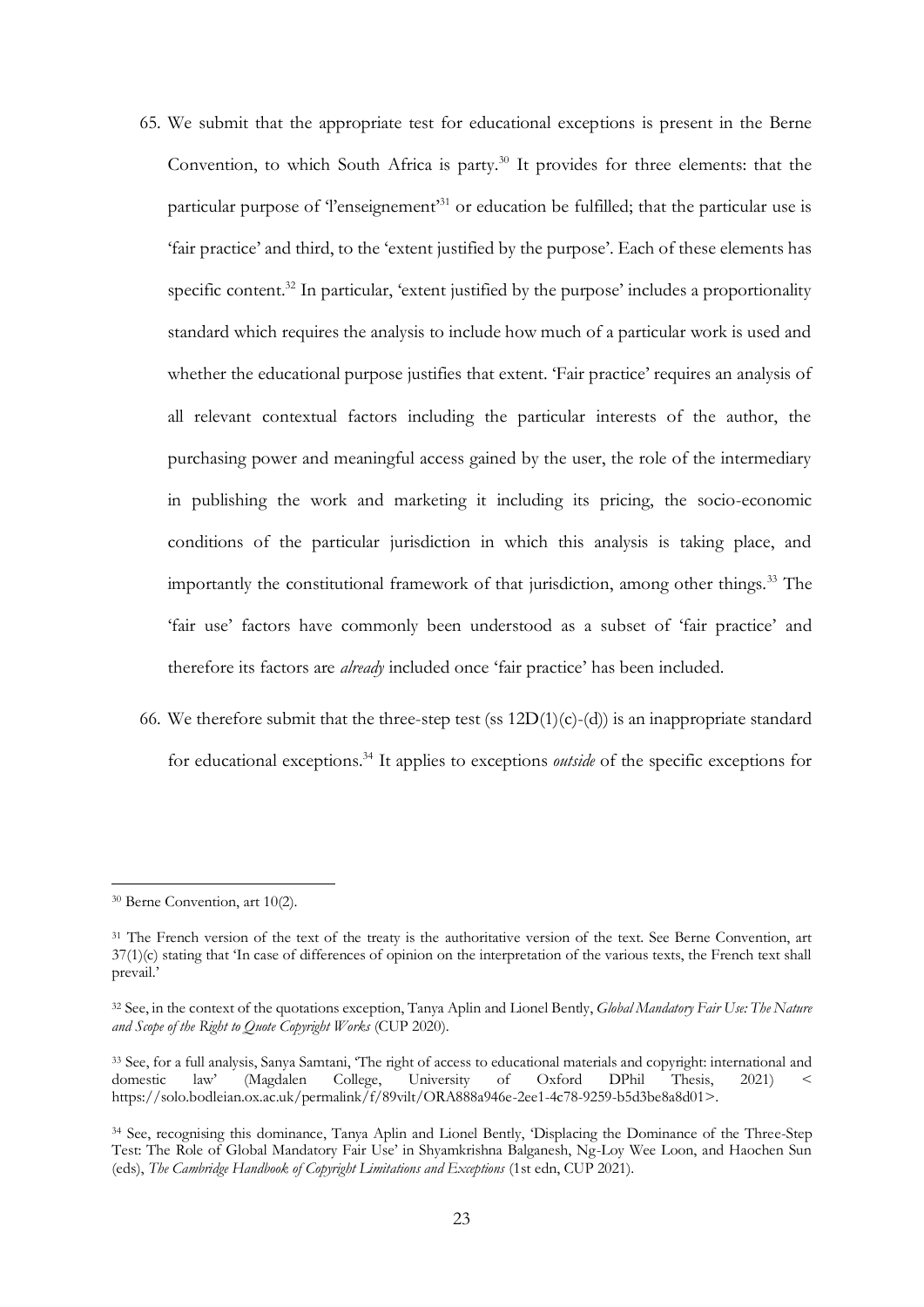particular purposes.<sup>35</sup> Education is already specifically provided for in the Berne Convention. In any event, all the considerations listed in the three-step test are taken into account by the 'fair practice' standard, as well as other relevant considerations that the three-step test potentially excludes.

- 67. We submit that it would be consistent with the rule of law and the principle of legality for the Committee to specify a practicable standard which applies to the educational exception. We therefore submit that the Committee retain the reference to 'fair practice' under s  $12D(8)(b)$  and delete ss  $12D(1)(c)-(d)$ .
- 68. Further, with regard to the relationship between 'fair use' in s 12A(d) and 'fair practice', given that 'fair practice' is the appropriate standard in the Berne Convention regarding educational purposes, and that it already includes an analysis of the 'fair use' factors, we submit that there is no real requirement for the inclusion of proposed s 12A(d). If the Committee is keen to retain s 12A(d), we submit that it must be interpreted in a manner that does not limit the scope of 'fair practice' in s 12D(1) and gives effect to the right to education.
- 69. In sum, we submit that the proposed additions of ss  $12D(1)(c)-(d)$  must *not* be made, in order for the provision to be practicable and ensure that people are not criminalised for activities that are constitutionally permitted in realising their right to education.

<sup>&</sup>lt;sup>35</sup> Berne Convention, art 9(2); TRIPS Agreement, arts 9(2), 2(2) and 13. See also, for an interpretation of these provisions, Carlos Maria Correa, *Trade Related Aspects of Intellectual Property Rights: A Commentary* (2nd edn, OUP 2020) 43–44.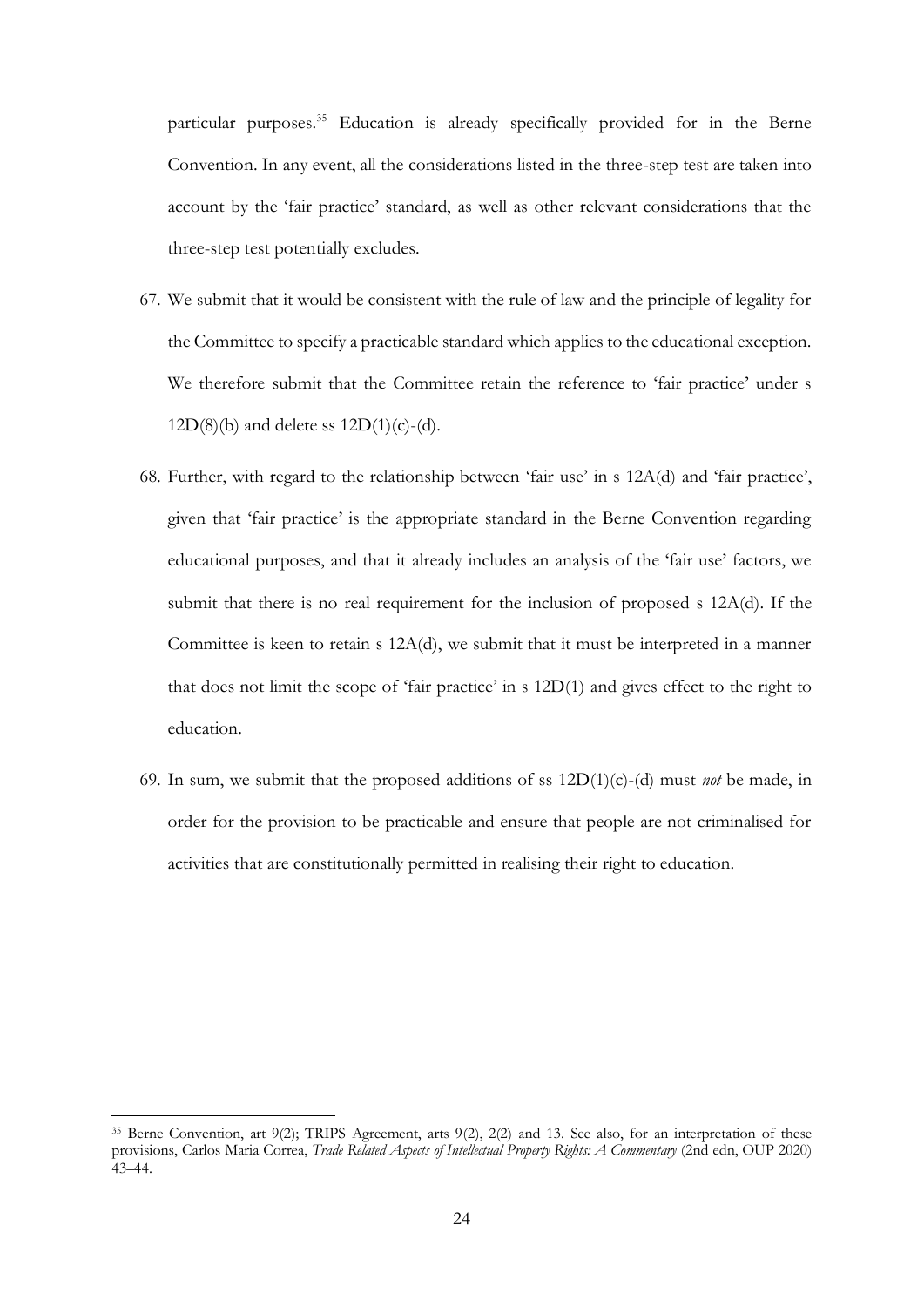<span id="page-24-0"></span>IV.D The proposed deletion in s 19C(4) risks limiting access to educational, and cultural materials from libraries in crises such as the global pandemic and the UCT library fire of 2021

70. Section 19C(4) reads as follows

A library, archive, museum or gallery may, for educational or research purposes, permit a user to view a whole audiovisual work, listen to a full digital video disc, compact disc or other sound recording or musical work on its premises, in an institutional classroom or lecture theatre, or view such work or listen to such digital video disc, compact disc or other sound recording or musical work by means of a secure computer network, without permission from copyright owners, but may not permit a user to make a copy or recording of the work **for commercial purposes**. (emphasis added)

- 71. The proposed deletion of the phrase 'for commercial purposes' from s 19C(4) is emphasised in bold above. The deletion of this phrase prohibits libraries, archives, museums, and galleries from making a copy or a recording of a work for asynchronous access.
- 72. There is no clear explanation for why this phrase is being deleted. The phrase, in fact, caters to market interests and the interests of intermediaries by ensuring that there is no substitution effect by those accessing materials from libraries, archives, galleries and museums.
- 73. We submit that this deletion risks limiting access to educational, and other materials from libraries in circumstances of crisis such as the global pandemic that has been ongoing for two years and is continuing as well as natural disasters such as the devastating fire at the African studies collection at the University of Cape Town. Access to these materials are guaranteed by the Constitution, in the Bill of Rights.
- 74. The emphasis on 'institutional classroom or lecture theatre' coupled with the phrase 'may not permit a user to make a copy or recording of the work' severely limits the right to